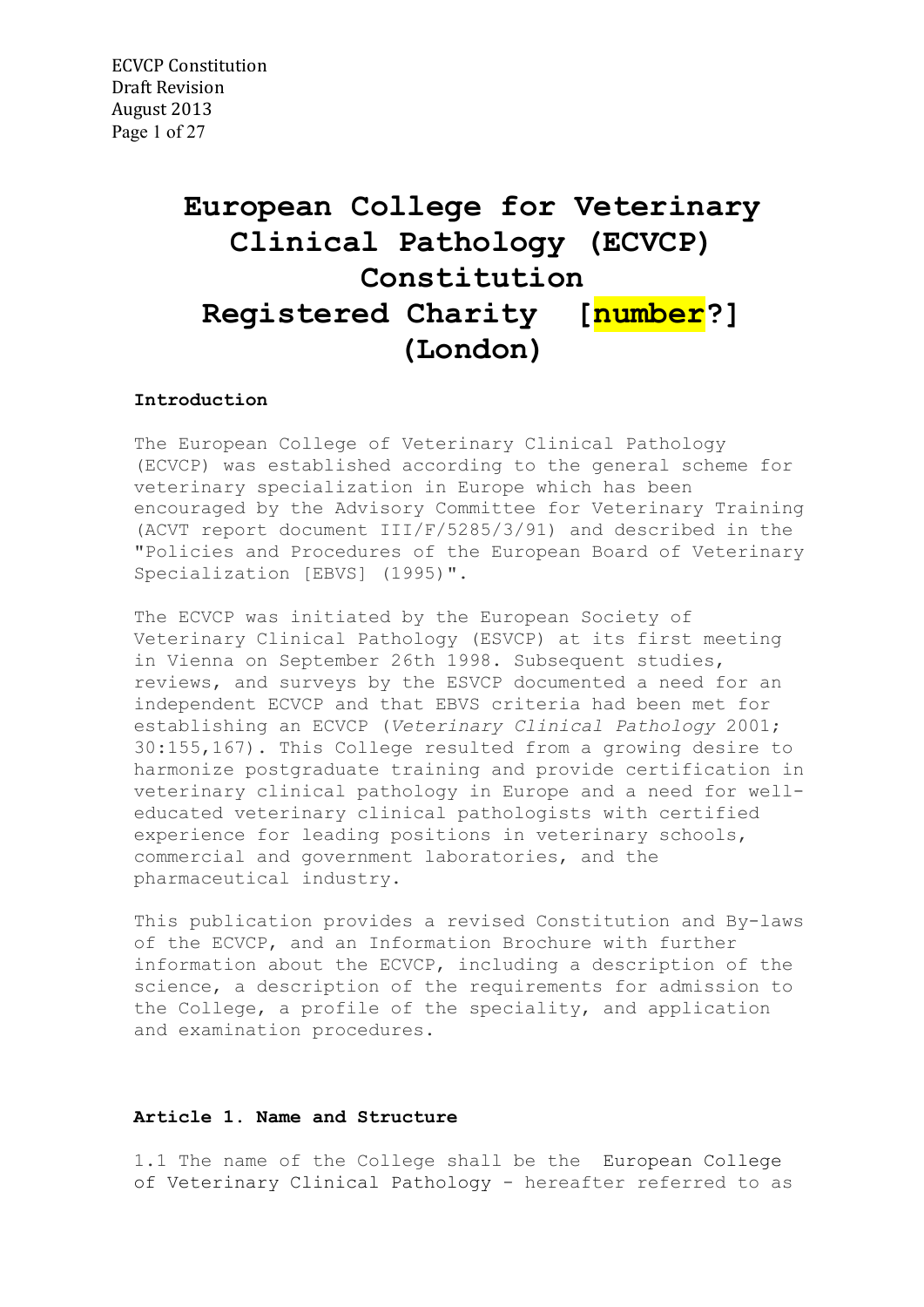ECVCP Constitution Draft Revision August 2013 Page 2 of 27

the "ECVCP" or as "the College"

1.2 The College shall be registered and domiciled in London, England. It shall be incorporated under the laws of England as a non-profit educational charity [reqistration number ].

1.3 The College shall be a part of the transnational structure for veterinary specialization in the European Community (E.C.), as recommended by the Advisory Committee for Veterinary Training (ACVT) of the E.C., set up by the Board Decision 78/1028/EEC of 18 December 1978 and OJ No L 302 of 22 December 1978, in its report document III/F/ 5285/3/91. The structure includes the Coordinating Committee for Veterinary Specialization (CCVS), the European Board of Veterinary Specialization (EBVS), the Supervisory Committees for the speciality, and the Colleges of Specialists.

## **Article 2. Objectives and Beneficiaries**

2.1 The College shall have the following objectives:

(a)To establish standards of training, experience, and examination for qualification as a specialist in veterinary clinical pathology in Europe. (b)To further the recognition of such qualified specialists by suitable certification and other means in Europe as a recognized College of the European Board of Veterinary Specialists (EBVS). (c)To develop and supervise continuing education programmes in veterinary clinical pathology in Europe. (d)To encourage and promote the establishment of standards for the performance of laboratory procedures in veterinary clinical pathology in Europe. (e)To further research and scientific progress in veterinary clinical pathology in Europe by encouraging exchange of information, educational activities and publications in peer-reviewed journals.

2.2 The beneficiaries of the objectives above are

a) Qualified veterinary surgeons seeking to obtain training in veterinary clinical pathology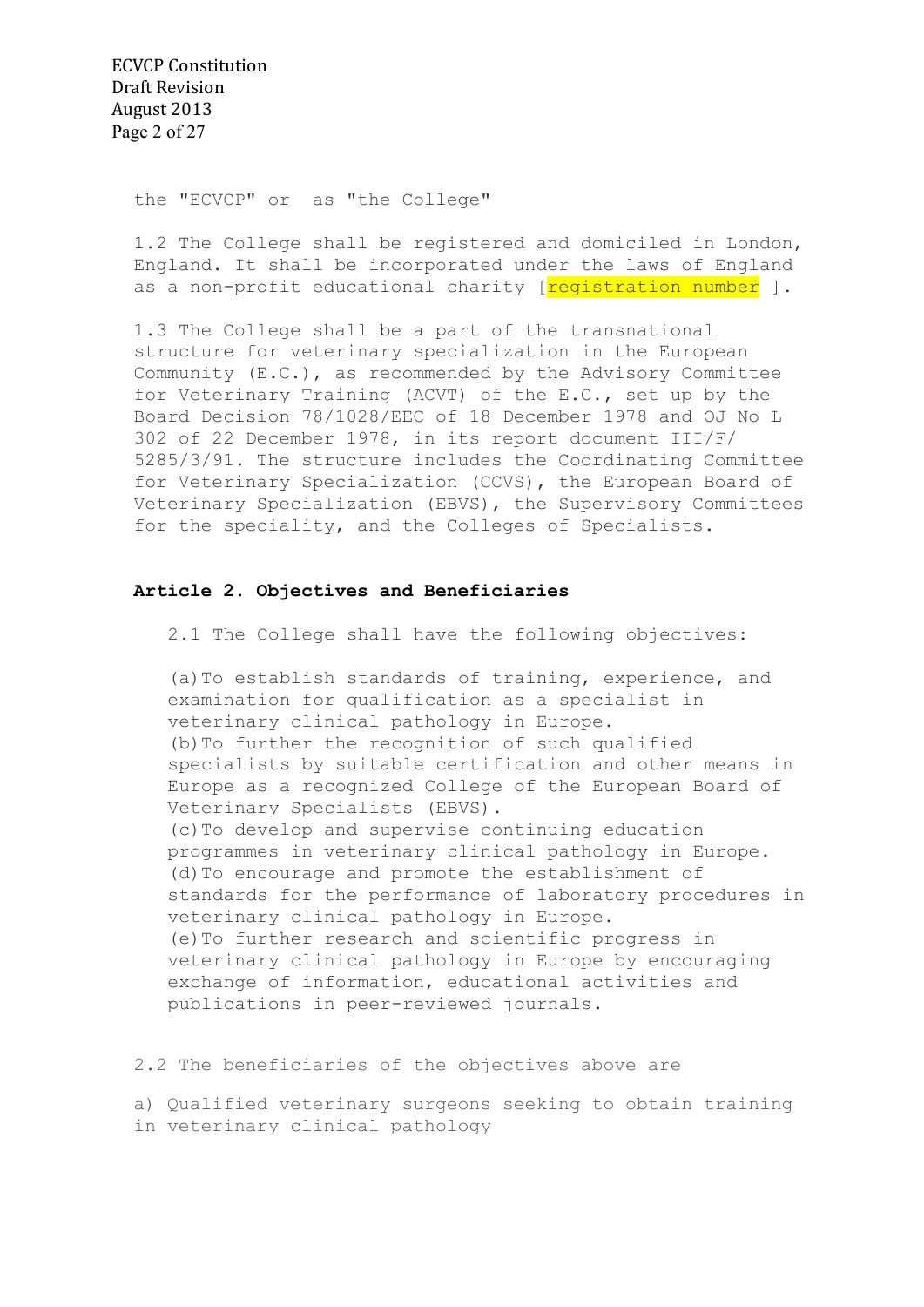ECVCP Constitution Draft Revision August 2013 Page 3 of 27

> b) Certified veterinary clinical pathologists and other laboratorians

(c) Other stakeholders benefiting from the ECVCP may include manufacturers and sellers of laboratory equipment, laboratory technicians, veterinary nurses/technicians, veterinary surgeons/veterinarians, veterinary students (in training for veterinary degree) and animal owners and veterinary patients utilising veterinary laboratory services

2.3 Nothing in this constitution shall authorise an application of the property of the ECVCP for purposes which are not charitable in accordance with section 7 of the Charities and Trustee Investment (Scotland) Act 2005 and/or section 2 of the Charities Act (Northern Ireland) 2008.

## **Article 3. Officers and trustees**

3.1 The ECVCP and its property shall be managed and administered by a committee comprising the officers and other members elected in accordance with this constitution. The officers and other members of the committee shall be the trustees of the Charity and in this constitution are together called 'the Board'.

- 3.2 The ECVCP shall have the following officers:
	- (a) President
	- (b) Vice President
	- (c) Secretary,
	- (d) Treasurer
	- (e) Councillor 1
	- (f) Councillor 2

3.3 The Board is composed of the 6 officers given above and the Past President.

4.A Board member must be a member of the ECVCP and European Society of Veterinary Clinical Pathology (ESVCP).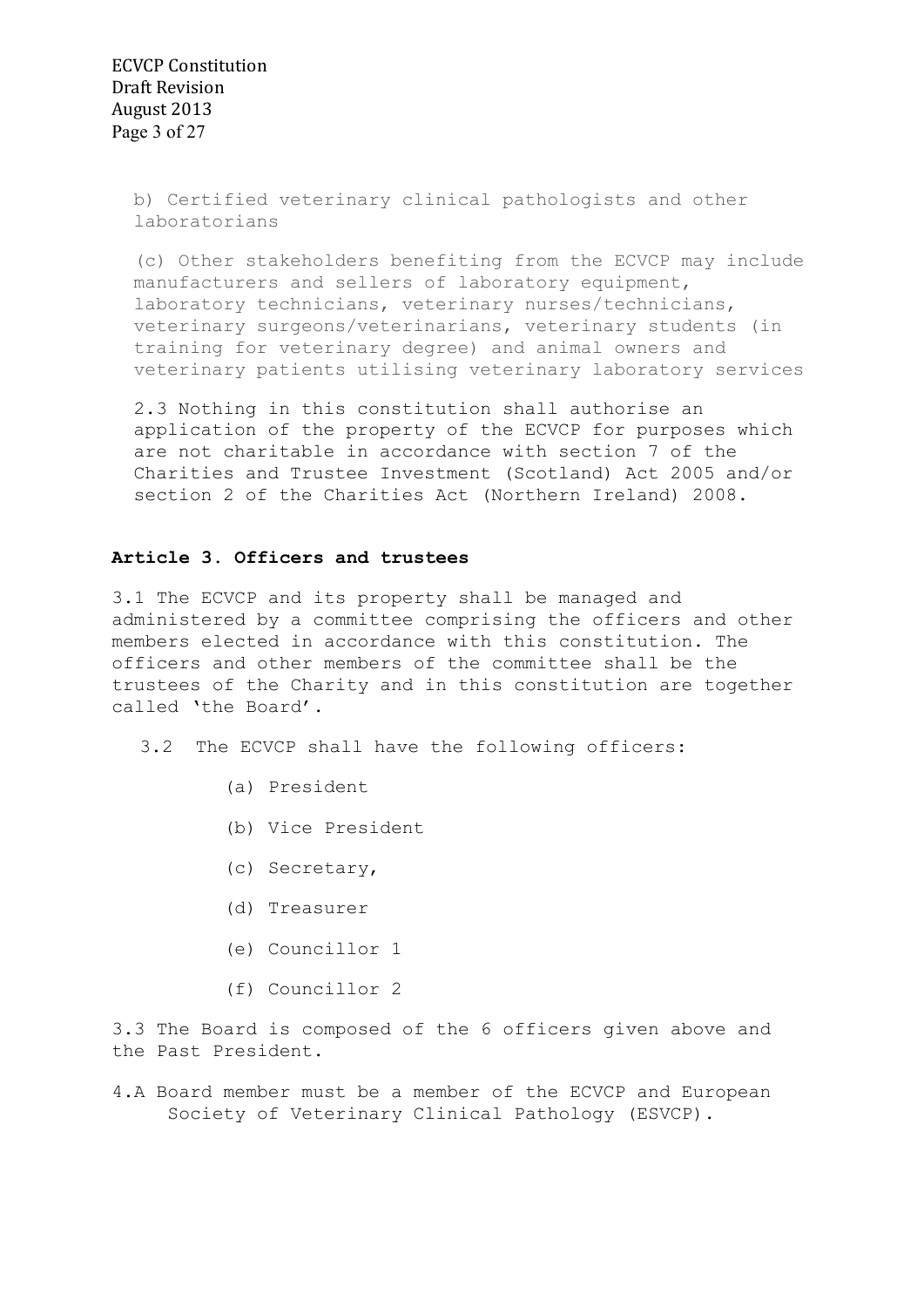5.A Board member may not appoint anyone to act on his or her behalf at meetings of the Board.

3.6 Election of the officers, their duties and responsibilities are covered in the By-Laws.

## **Article 4. Dissolution of the ECVCP**

4.1 The decision to dissolve the ECVCP should be undertaken only at a vote of members at the annual general meeting. If a majority of the members resolve to dissolve the charity the Board will remain in office as charity trustees and be responsible for winding up the affairs of the charity in accordance with this clause.

4.2 The Board must collect in all the assets of the charity and must pay or make provision for all the liabilities of the charity.

4.3 The Board must apply any remaining property or money:

(a) directly for the objectives of the ECVCP ;

(b) by transfer to any charity or charities for purposes the same as or similar to the charity;

(c) in such other manner as the Charity Commission for England and Wales ('the Commission') may approve in writing in advance.

4.4 The members may pass a resolution before or at the same time as the resolution to dissolve the charity specifying the manner in which the Board are to apply the remaining property or assets of the ECVCO and the Board must comply with the resolution if it is consistent with paragraphs (a) - (c) inclusive in the sub-clause above.

4.5 In no circumstances shall the net assets of the charity be paid to or distributed among the members of the charity.

4.6 The Board must notify the Commission promptly that the charity has been dissolved. If the Board are obliged to send the ECVCP accounts to the Commission for the accounting period which ended before its dissolution, they must send the Commission the charity's final accounts.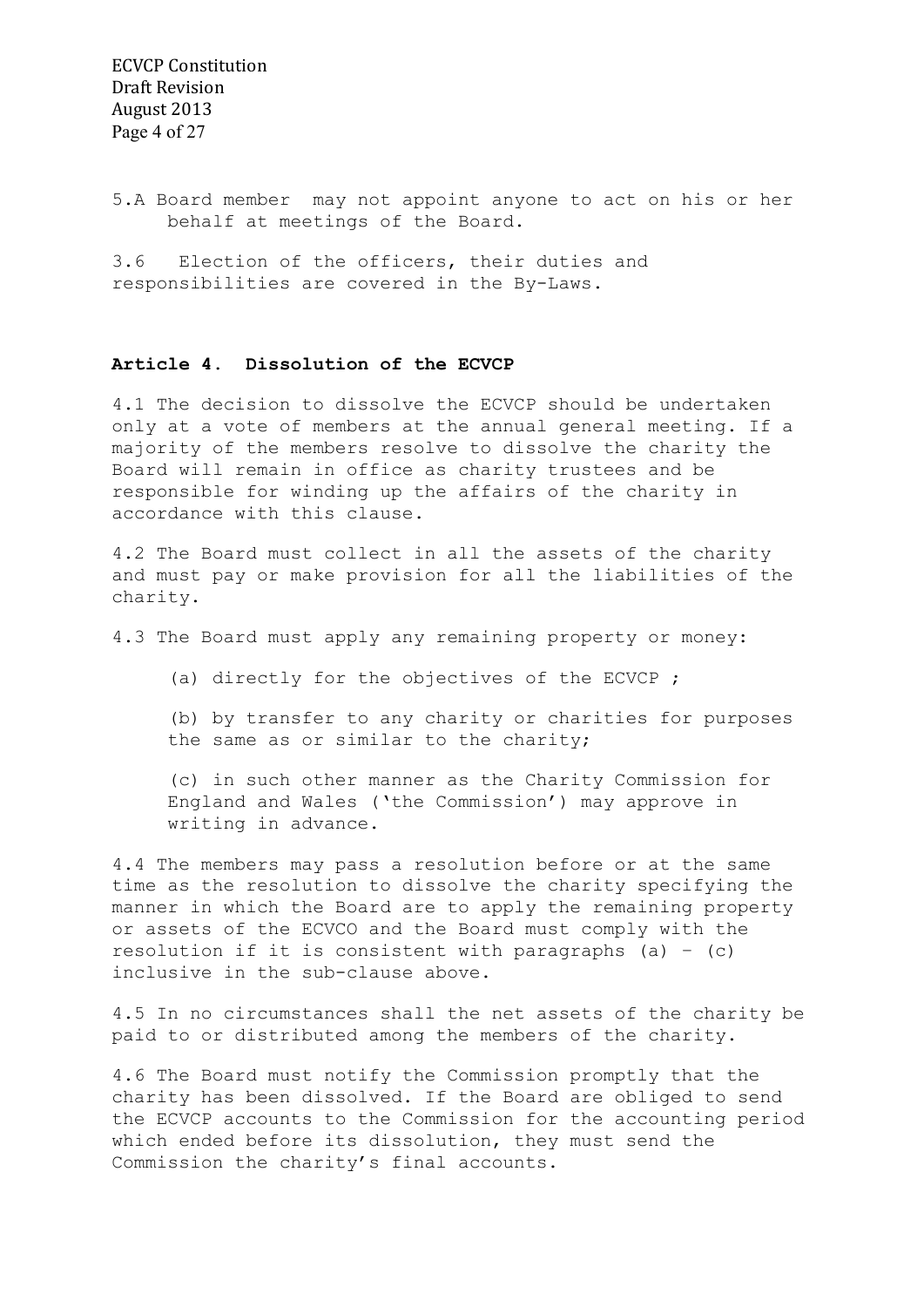## **Article 5. Amendment of Constitution and ByLaws**

- 1.The ECVCP may amend any provision contained in this Constitution and ByLaws by majority vote at the annual general meeting and approval by the EBVS provided that:
	- . (a) no amendment may be made that would have the effect of making the ECVCP cease to be a charity at law;
	- . (b) no amendment may be made to alter the objects if the change would undermine or work against the previous objectives of the ECVCP;

5.2 Any proposed amendment to this Constitution and to the by-laws, signed by at least three members in good standing, shall be submitted to the Board for its recommendation. The proposed amendment with the recommendations of the Board will be announced at least thirty (30) days in advance of any regular or special meeting of the College at which time the proposed amendment may be discussed. An affirmative vote of a majority of the members voting by secret ballot shall be required for the adoption of any amendment or revision.

5.3 A copy of any resolution amending this Constitution and ByLaws shall be sent to the Charity Commission within twenty one days of it being passed.

## **Article 6. Membership**

6.1 Membership is of the following types:

4.1 The types of membership in this organization shall be:

- (a) Founding Diplomate
	- (1) Charter Diplomate
	- (2) De Facto Diplomate
- (b) Diplomate by examination
- (c) Honorary Member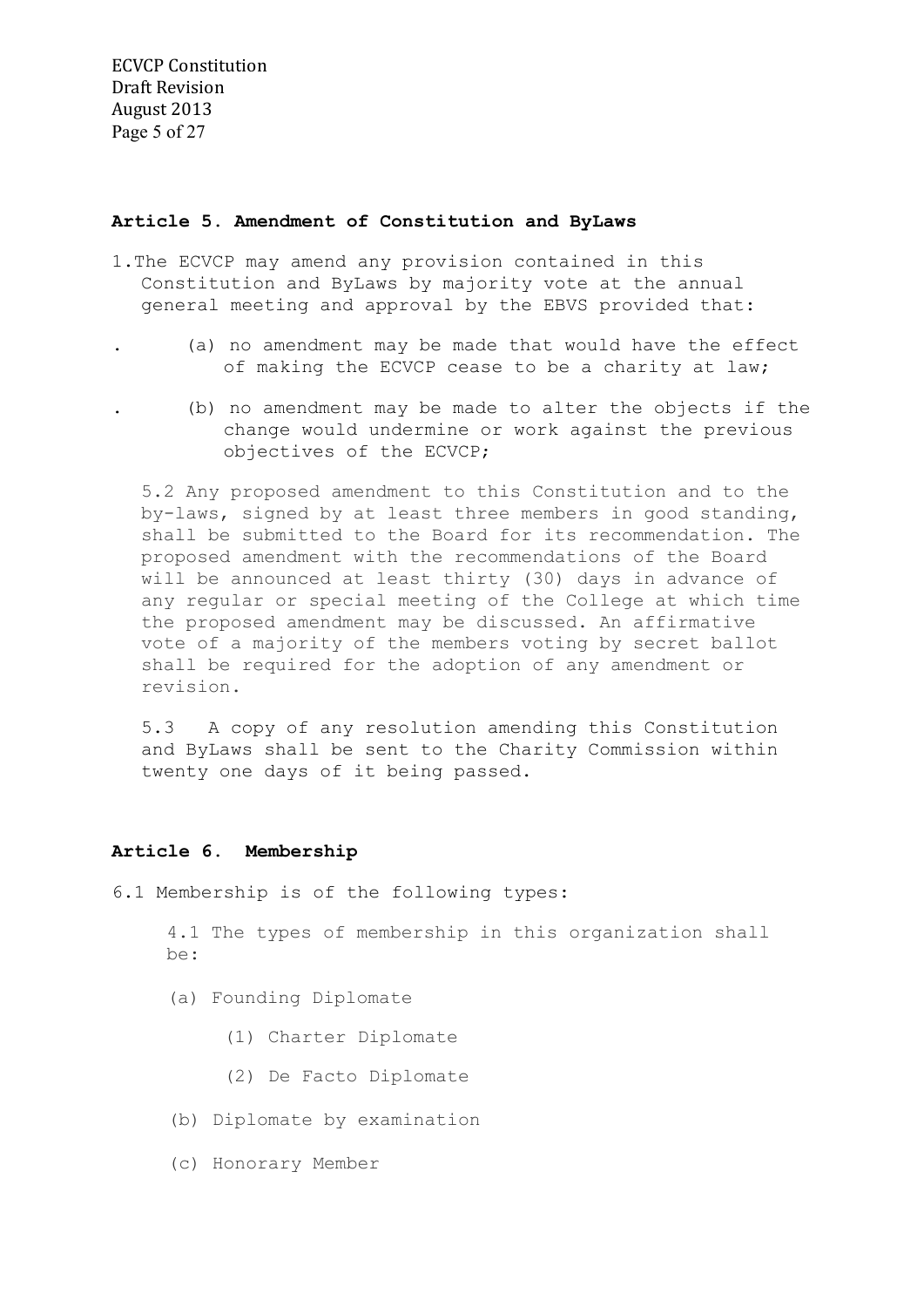(d) Non-practising Diplomate

4.3 The requirements for various types of membership are covered in the ByLaws.

6.3 Membership is not transferable to anyone else.

6.4 The Board must keep a register of names and addresses of the members which must be made available to any member upon request.

## **Article 7. Termination of membership**

7.1 Membership is terminated if:

(a) the member dies or the organization ceases to exist;

(b) the member resigns by written notice to the Board unless, after the resignation, there would be less than two members;

(c) any sum due from the member to the charity is not paid in full within two years of it falling due;

(d) the member is removed from membership by a resolution of the Board that it is in the best interests of the charity that his or her membership is terminated. A resolution to remove a member from membership may only be passed if:

- (1) the member has been given at least twenty one days notice in writing of the meeting of the Board at which the resolution will be proposed and the reasons why it is to be proposed;
- $(2)$  the member or, at the option of the member, the member's representative (who need not be a member of the charity) has been allowed to make representations to the Board.

#### **Article 8. General meetings**

.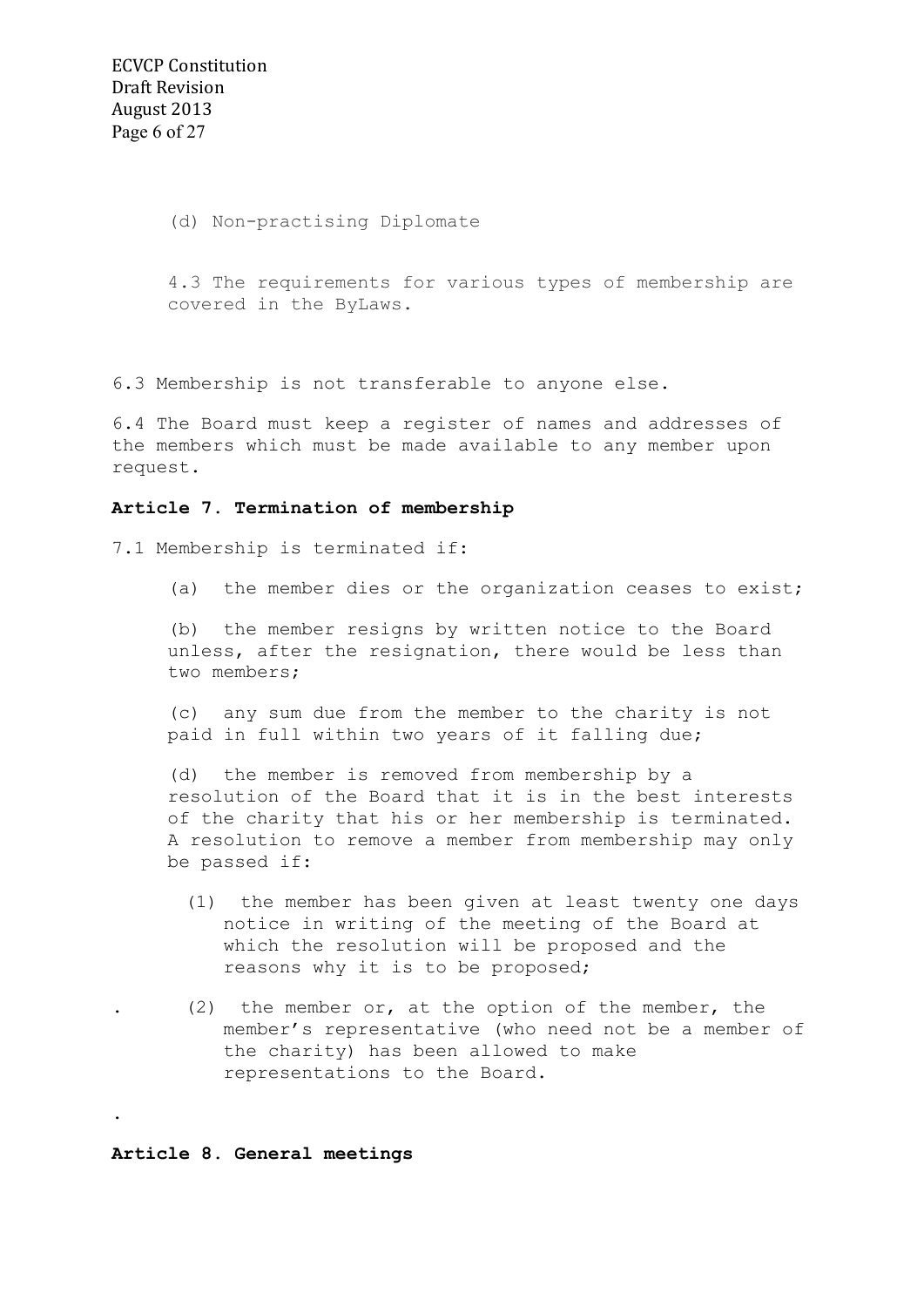ECVCP Constitution Draft Revision August 2013 Page 7 of 27

8.1 An annual general meeting must be held in each year, usually in conjunction with the annual Congress and not more than fifteen months may elapse between successive annual general meetings.

8.2 All general meetings other than annual general meetings shall be called special general meetings.

8.3 The Board may call a special general meeting at any time.

8.4 The Board must call a special general meeting if requested to do so in writing by at least ten members or one tenth of the membership, which ever is the greater. The request must state the nature of the business that is to be discussed. If the trustees fail to hold the meeting within twenty-eight days of the request, the members may proceed to call a special general meeting but in doing so they must comply with the provisions of this constitution.

## **Article 9. Quorum**

9.1 No business shall be transacted at any general meeting unless a quorum is present.

9.2 A quorum is:

(a) A Quorum of the College shall consist of 25 percent of the members of the College eligible to vote. The quorum shall apply to all meetings of the College.

(b) A Quorum of the Board shall consist of a simple majority of the Board.

9.3 If:

(a) a quorum is not present within half an hour from the time appointed for the meeting; or

(b) during a meeting a quorum ceases to be present,

the meeting shall be adjourned to such time and place as the Board shall determine.

 (c) The Board must re-convene the meeting and must give at least seven clear days notice of the re-convened meeting stating the date time and place of the meeting.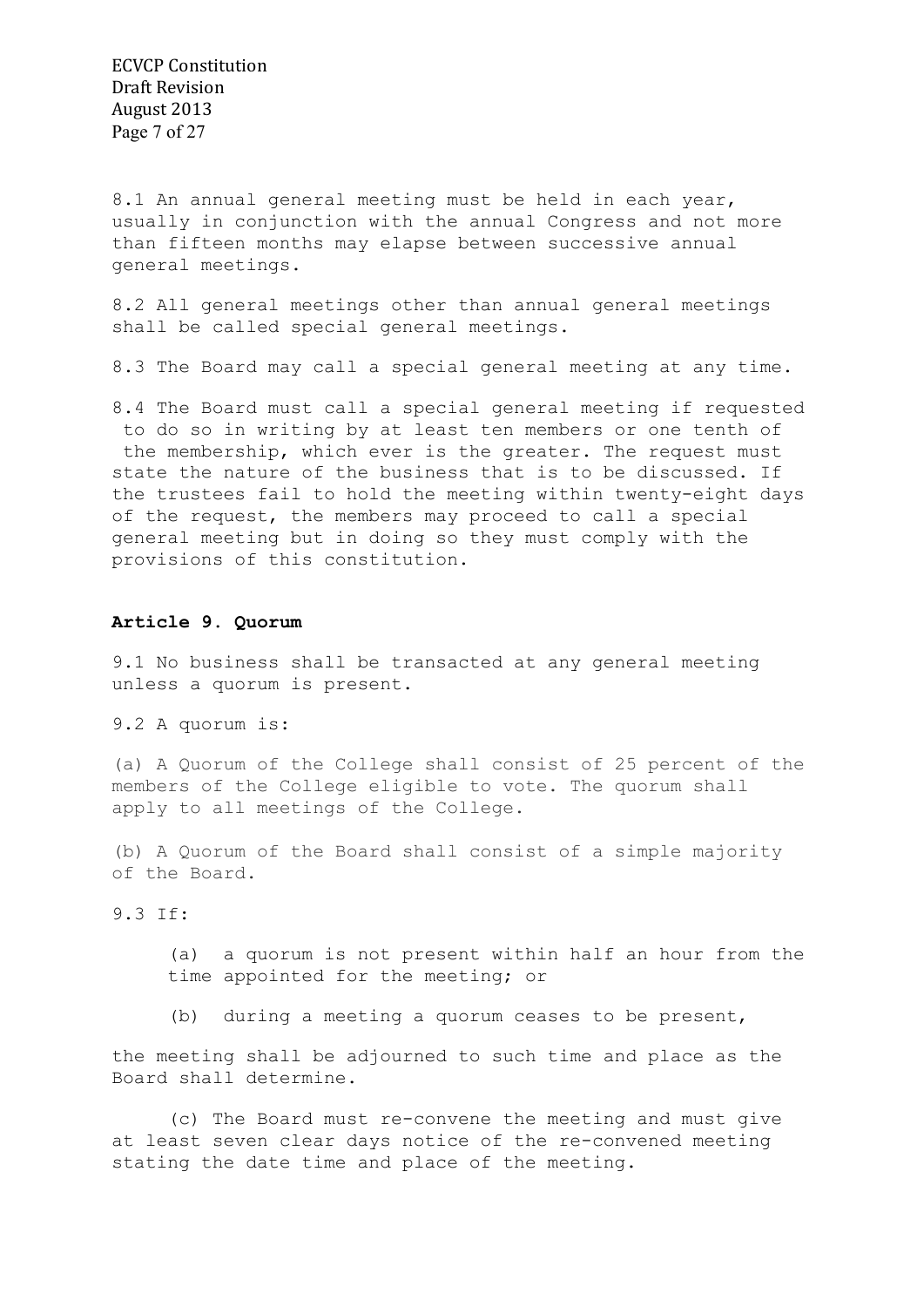ECVCP Constitution Draft Revision August 2013 Page 8 of 27

 (d) If no quorum is present at the re-convened meeting within fifteen minutes of the time specified for the start of the meeting the members present at that time shall constitute the quorum for that meeting.

## **Article 10. Chair of a General Meeting**

10.1 General meetings shall be chaired by the person who has been elected as President.

10.2 If there is no such person or he or she is not present within fifteen minutes of the time appointed for the meeting the Vice President shall chair the meeting.

 10.3 If there is only one Board member present and willing to act, he or she shall chair the meeting.

10.4 If no Board member is present and willing to chair the meeting within fifteen minutes after the time appointed for holding it, the members present and entitled to vote must choose one of their number to chair the meeting.

## **Article 11. Adjournments**

11.1 The members present at a meeting may resolve that the meeting shall be adjourned.

 11.2 The person who is chairing the meeting must decide the date, time and place at which meeting is to be re-convened unless those details are specified in the resolution.

11.3 No business shall be conducted at an adjourned meeting unless it could properly have been conducted at the meeting had the adjournment not taken place.

11.4 If a meeting is adjourned by a resolution of the members for more than seven days, at least seven clear days' notice shall be given of the re-convened meeting stating the date time and place of the meeting.

## **Article 12. Votes**

12.1 Each member shall have one vote but if there is an equality of votes the person who is chairing the meeting shall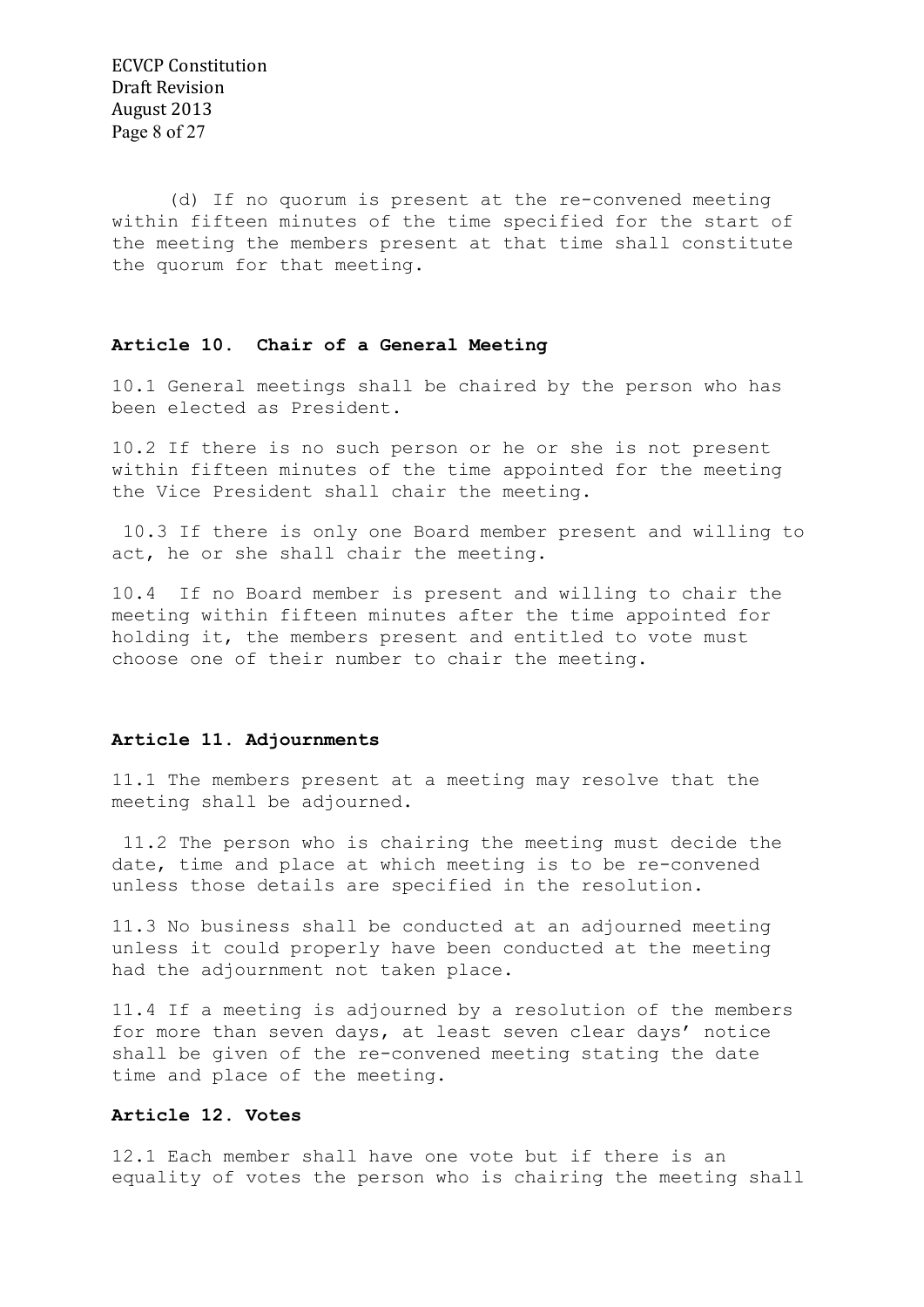have a casting vote in addition to any other vote he or she may have.

The charity shall not be required to consider whether the nominee has been properly appointed by the organisation.

## **Article 13. Powers of Board Members**

13.1 The Board must manage the business of the charity and have the following powers in order to further the objectives (but not for any other purpose):

(a) to raise funds. In doing so, the Board must not undertake any taxable permanent trading activity and must comply with any relevant statutory regulations;

(b) to buy, take on lease or in exchange, hire or otherwise acquire any property and to maintain and equip it for use;

(c) to sell, lease or otherwise dispose of all or any part of the property belonging to the ECVCP. In exercising this power, the Board must comply as appropriate with sections 117 - 122 of the Charities Act 2011;

 (d) to co-operate with other charities, voluntary bodies and statutory authorities and to exchange information and advice with them;

(e) to establish or support any charitable trusts, associations or institutions formed for any of the charitable purposes included in the objects;

(f) to acquire, merge with or enter into any partnership or joint venture arrangement with any other charity formed for any of the objects;

(g) to set aside income as a reserve against future expenditure but only in accordance with a written policy about reserves;

(h) to obtain and pay for such goods and services as are necessary for carrying out the work of the ECVCP;

(i) to open and operate such bank and other accounts as the Board consider necessary and to invest funds and to delegate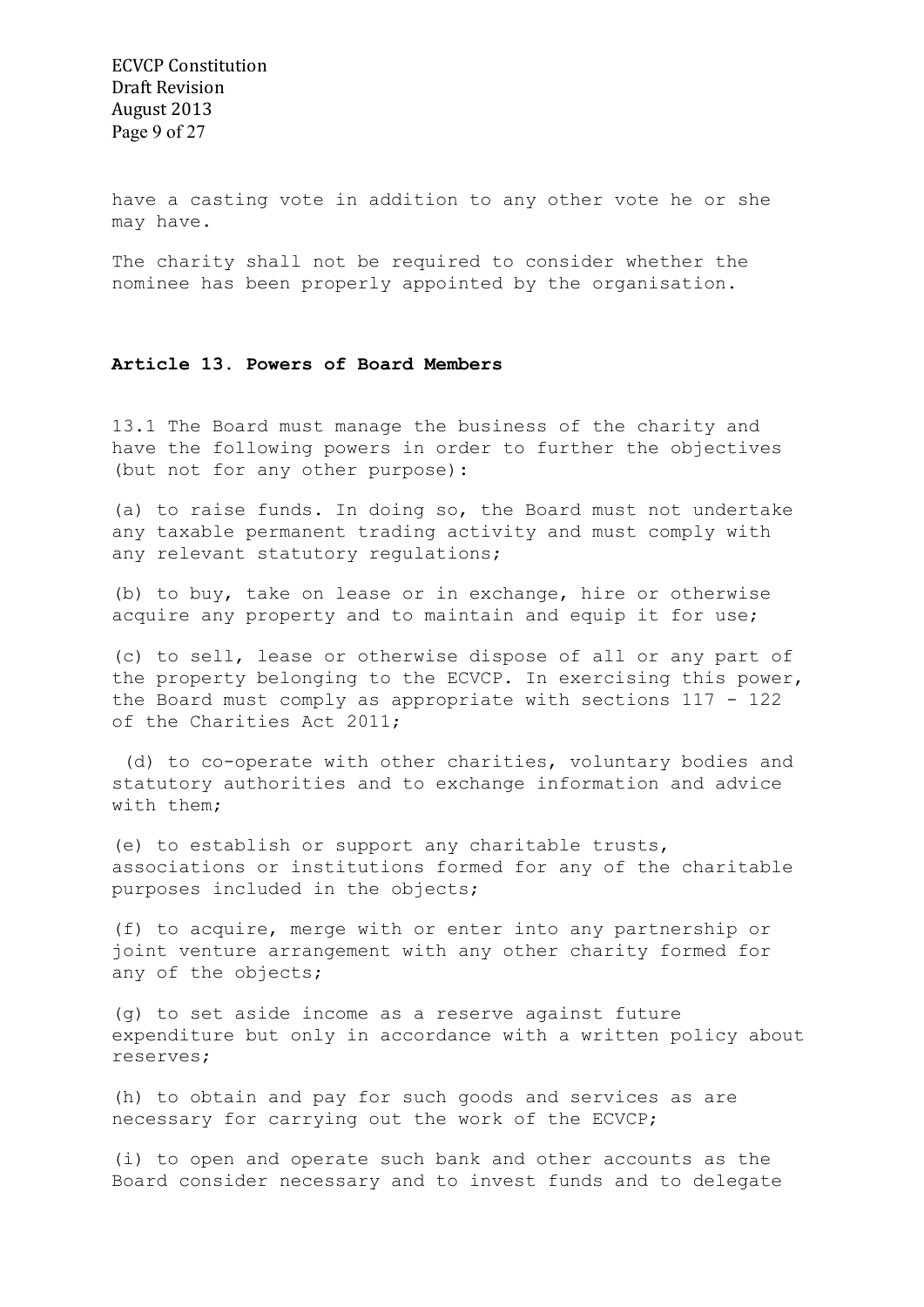ECVCP Constitution Draft Revision August 2013 Page 10 of 27

the management of funds in the same manner and subject to the same conditions as the trustees of a trust are permitted to do by the Trustee Act 2000;

(j) to do all such other lawful things as are necessary for the achievement of the objects.

13.2 No alteration of this constitution or any special resolution shall have retrospective effect to invalidate any prior act of the Board.

13.3 Any meeting of Board at which a quorum is present at the time the relevant decision is made may exercise all the powers exercisable by the Board.

#### **Article 14. Disqualification and Removal of Board Members**

14.1 A Board member shall cease to hold office if he or she:

(a) is disqualified from acting as a trustee (Board member) by virtue of sections 178 and 179 of the Charities Act 2011 (or any statutory re-enactment or modification of that provision);

(b) ceases to be a member of the ECVCP and ESVCP;

(c) becomes incapable by reason of mental disorder, illness or injury of managing and administering his or her own affairs;

#### **Article 15. Conflicts of interests and conflicts of loyalties**

15.1 A Board member must:

. (a) declare the nature and extent of any interest, direct or indirect, which he or she has in a proposed transaction or arrangement with the ECVCP or in any transaction or arrangement entered into by the ECVCO which has not been previously declared; and

. (b) absent himself or herself from any discussions of the Board in which it is possible that a conflict will arise between his or her duty to act solely in the interests of the ECVCP and any personal interest (including but not limited to any personal financial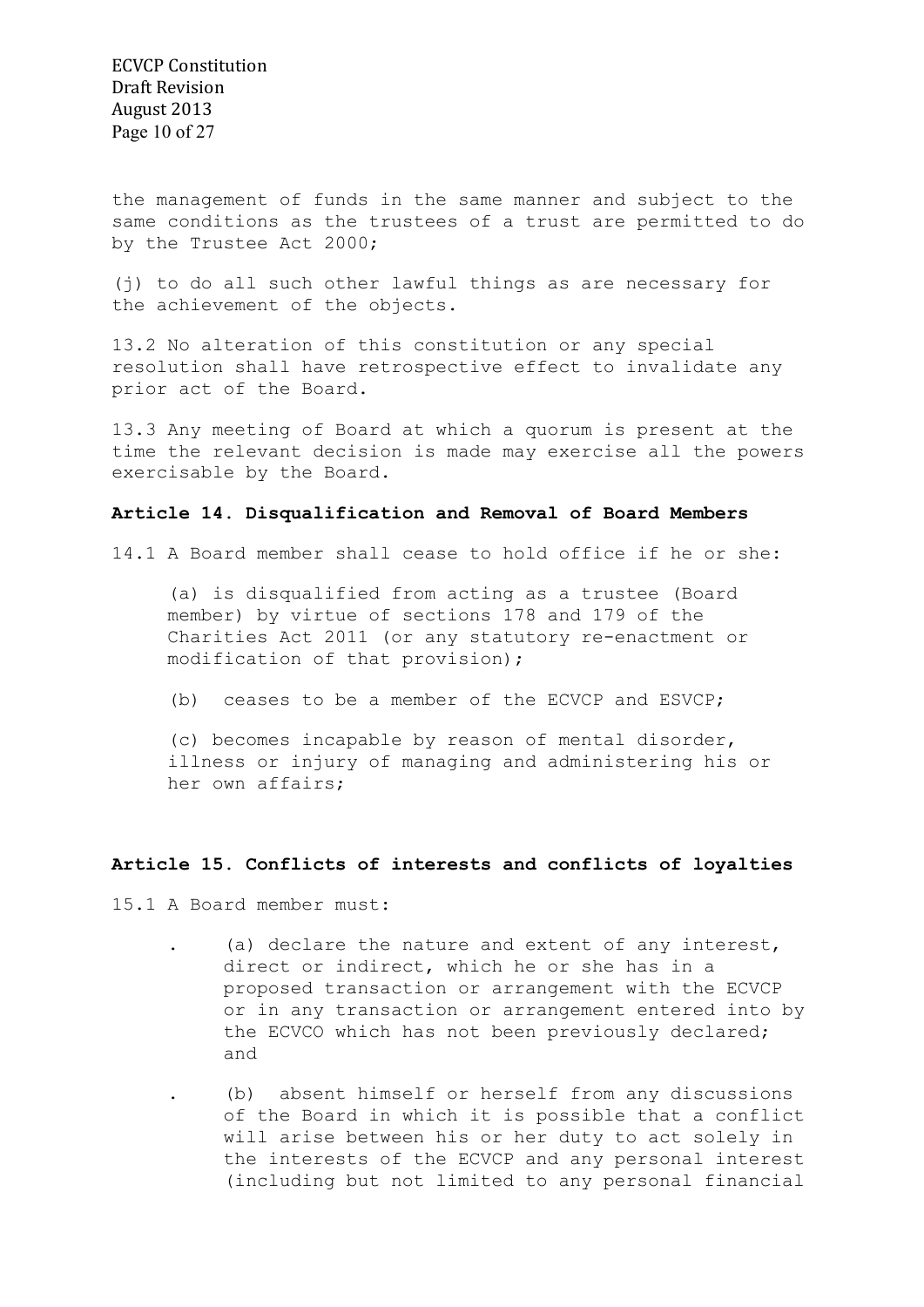ECVCP Constitution Draft Revision August 2013 Page 11 of 27

interest).

(c) Any Board member absenting himself or herself from any discussions in accordance with this clause must not vote or be counted as part of the quorum in any decision of the Board on the matter.

## **Article 16. Application of income and property**

16.1 The income and property of the ECVCP shall be applied solely towards the promotion of the objects.

- . (a) A Board member is entitled to be reimbursed from the property of the ECVCP or may pay out of such property reasonable expenses properly incurred by him or her when acting on behalf of the charity.
- . (b) A Board member may benefit from trustee indemnity insurance cover purchased at the charity's expense in accordance with, and subject to the conditions in, section 189 of the Charities Act 2011.

16.2 None of the income or property of the ECVCP may be paid or transferred directly or indirectly by way of dividend bonus or otherwise by way of profit to any member of the ECVCP. This does not prevent a member who is not also a Board member from receiving:

- . (a) a benefit from the ECVCP in the capacity of a beneficiary of the ECVCO;
	- . (b) reasonable and proper remuneration for any goods or services supplied to the ECVCP.

## **Article 17. Benefits and payments to Board members and connected persons**

17.1 No Board member or connected person (relative, employee or other connection ) may:

 (a) buy or receive any goods or services from the ECVCP on terms preferential to those applicable to members of the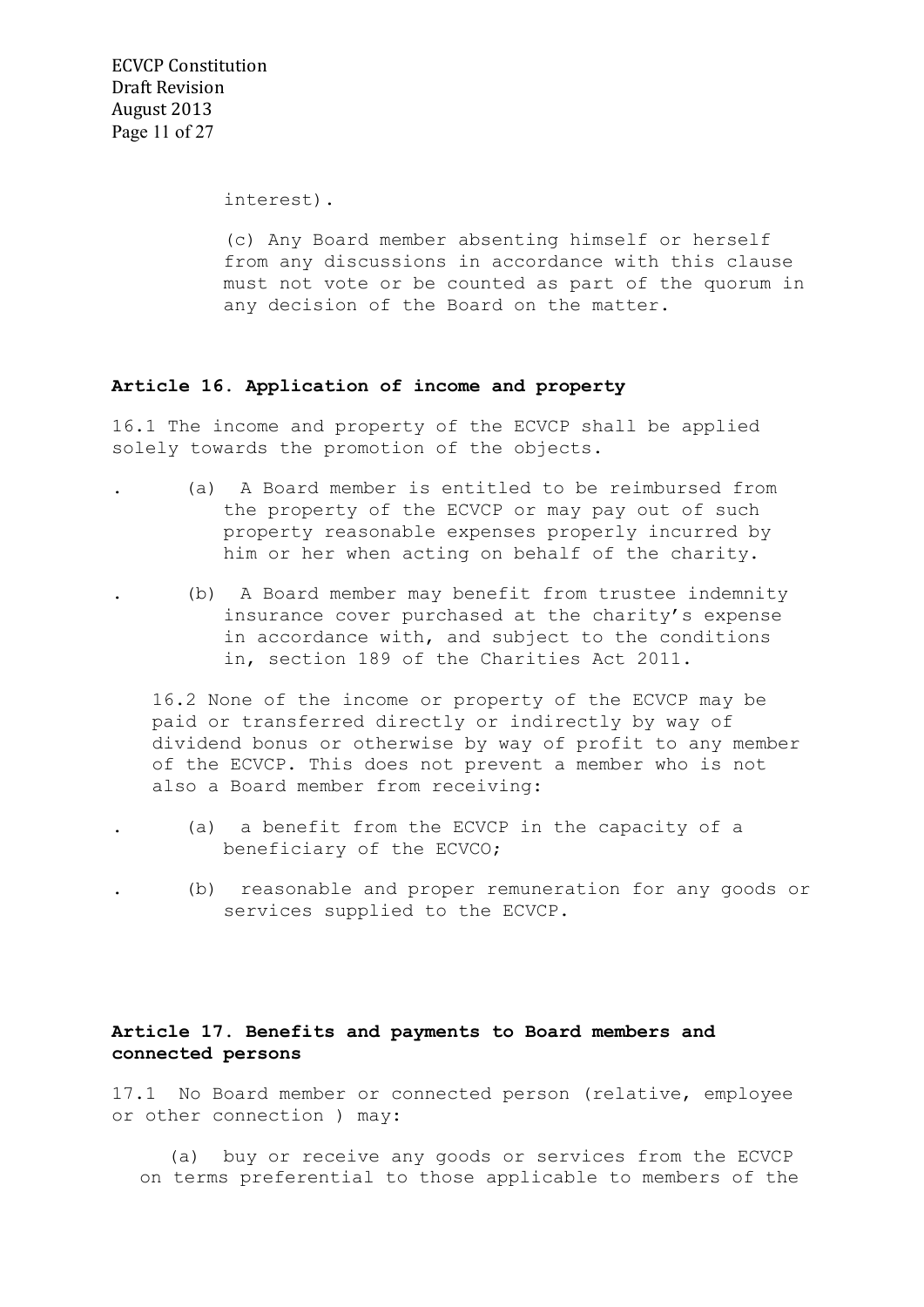public;

(b) sell goods, services or any interest in land to the charity;

(c) be employed by, or receive any remuneration from, the ECVCP;

(d) receive any other financial benefit from the ECVCP;

17.2 Reimbursement for expenses with documentation by receipts for such expenses is acceptable and any limits for reimbursement will be determined periodically by the Board.

#### **Article 18. Disputes**

18.1 If a dispute arises between members of the ECVCP about the validity or propriety of anything done by the members under this constitution, and the dispute cannot be resolved by agreement, the parties to the dispute must first try in good faith to settle the dispute by mediation before resorting to litigation.

## **European College of Veterinary Clinical Pathology ByLaws**

## **Article 1. Election of the Board**

1.1 The ECVCP shall elect the officers who serve for 3 years. This will be conducted by secret paper or electronic ballot. The President and Vice-President, Secretary and Treasurer, as well as the Councillors may be re-elected for an additional term.

1.2 The process of election is conducted by the Nomination Committee.

1.3 The Nomination Committee will solicit nominations from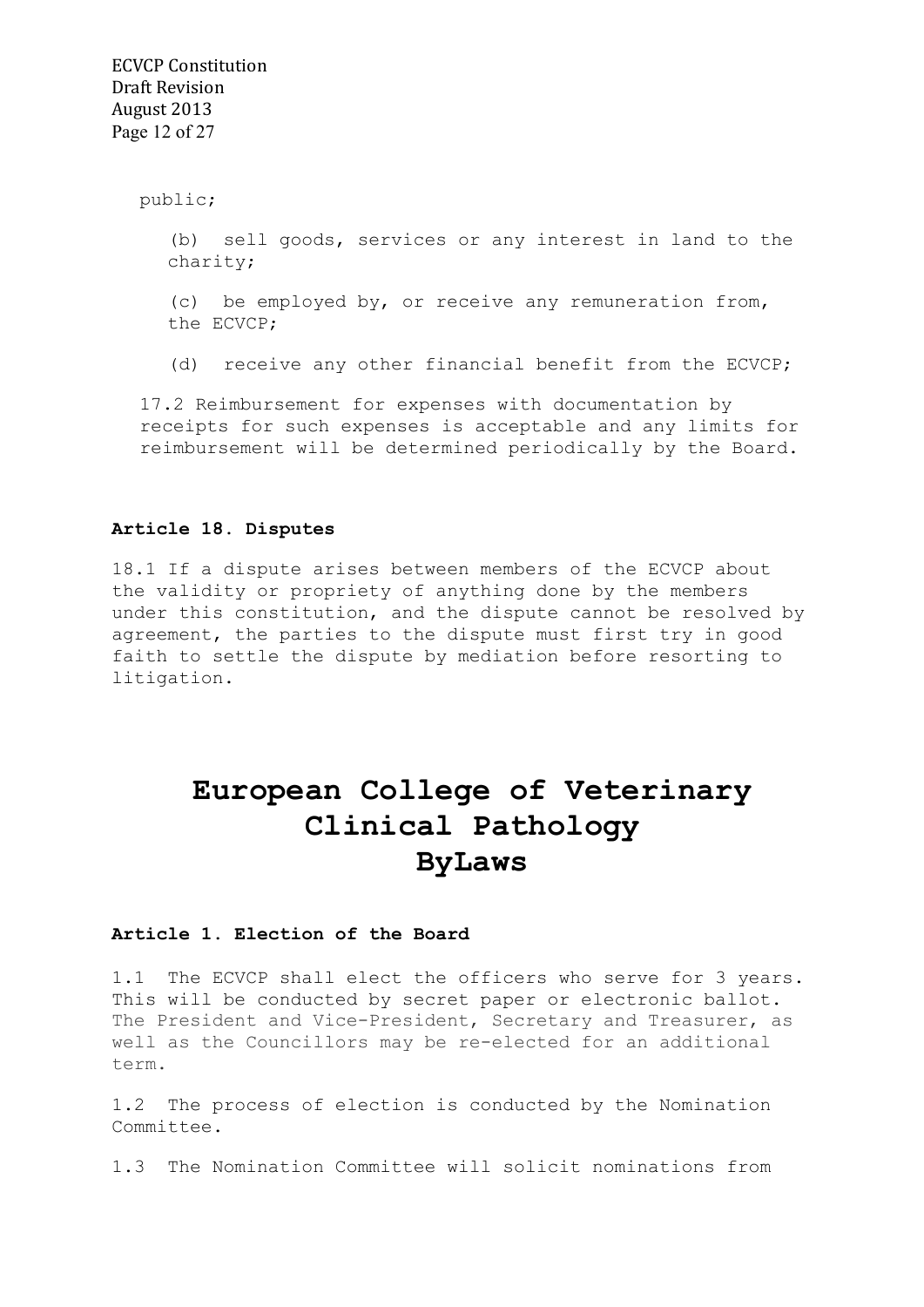ECVCP Constitution Draft Revision August 2013 Page 13 of 27

the membership for officers.

1.4 All members accepting nomination are required to certify that they are willing to run for office and will accept the position, if elected.

1.5 Election is by a majority vote of members by secret paper or electronic ballot.

1.6 Newly elected officers will take up their office on 1 January of the year following their election.

### **Article 2. Board Decisions**

2.1 All decisions of the Board shall be valid notwithstanding the participation in any vote of a Board member:

(a) who is disqualified from holding office;

(b) who had previously retired or who had been obliged by this constitution to vacate office;

(c) who was not entitled to vote on the matter, whether by reason of a conflict of interests or otherwise;

if, without the vote of that Board member and that Board member being counted in the quorum, the decision has been made by a majority of the Board members at a quorate meeting.

#### **Article 3. Delegation**

3.1 The Board may delegate any of their powers or functions to a Committee of three or more members

3.2 The Committees and their functions are described in the ByLaws (see below).

3.2 The Board may impose conditions when delegating, including the conditions that:

 (a) the relevant powers are to be exercised exclusively by the committee to whom they delegate;

(b) no expenditure may be incurred on behalf of the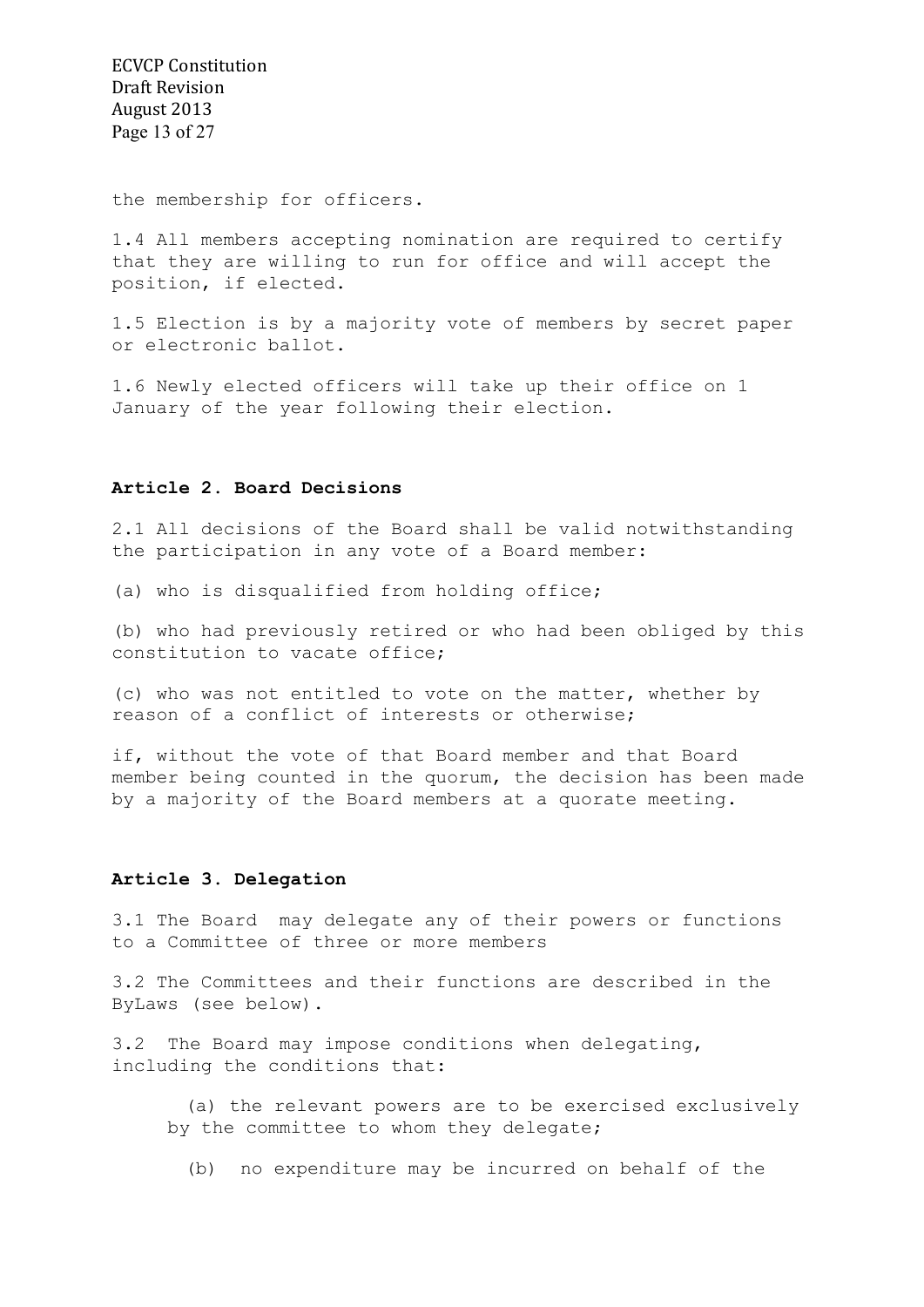ECVCP except in accordance with a budget previously agreed with the Board.

3.3 The Board may revoke or alter a delegation.

3.4 All acts and proceedings of any Committees must be fully and promptly reported to the President who acts as a member of all Committees.

## **Article 4. Minutes**

4.1 The Board must keep minutes of all:

- (a) meetings of the Board
- (b) proceedings at meetings of the ECVCP;
- (c) meetings of the Committees including:

(1) the names of the members present at the meeting;

(2) the decisions made at the meetings; and

(3) where appropriate the reasons for the decisions.

#### **Article 5. Accounts, Annual Report, Annual Return**

5.1 The Board members must comply with their obligations under the Charities Act 2011 with regard to:

(a) the keeping of accounting records for the charity;

(b) the preparation of annual statements of account for the charity;

(c) the transmission of the statements of account to the Commission;

(d) the preparation of an Annual Report and its transmission to the Charity Commission;

(e) the preparation of an Annual Return and its transmission to the Charity Commission.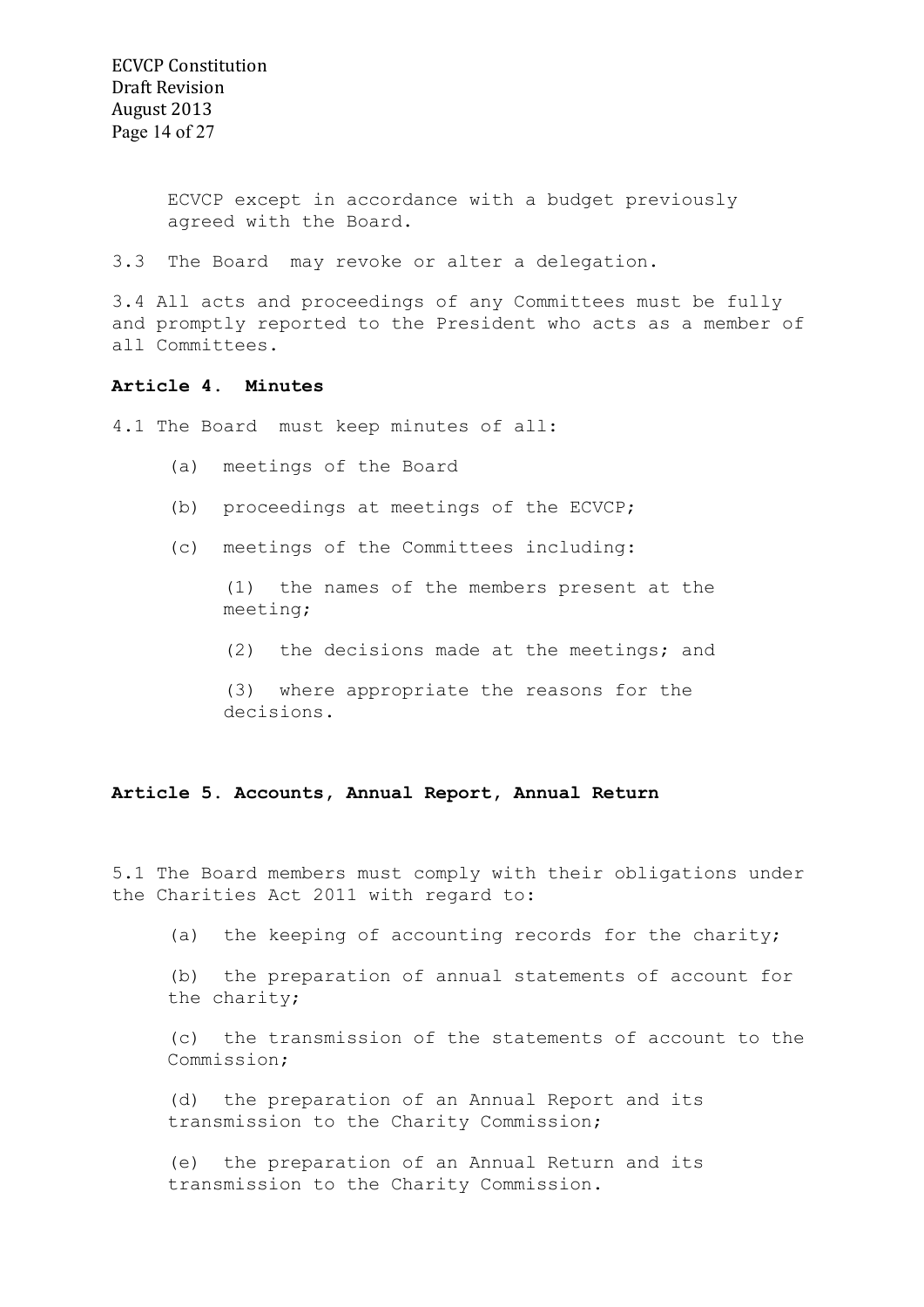ECVCP Constitution Draft Revision August 2013 Page 15 of 27

5.2Accounts must be prepared in accordance with the provisions of any Statement of Recommended Practice issued by the Commission, unless the Board members are required to prepare accounts in accordance with the provisions of such a Statement prepared by another body.

## **Article 6. Registered particulars**

6.1 The Board must notify the Commission promptly of any changes to the ECVCP's entry on the Central Register of Charities.

6.2 The Board must ensure the title to:

(a) all land held by or in trust for the ECVCP that is not vested in the Official Custodian of Charities; and

(b) all investments held by or on behalf of the ECVCP, is vested either in a corporation entitled to act as custodian trustee or in not less than three individuals appointed by them as holding trustees.

6.3 The terms of the appointment of any holding Board members must provide that they may act only in accordance with lawful directions of the trustees and that if they do so they will not be liable for the acts and defaults of the Board or of the members of the ECVCP.

6.4 The Board may remove the holding Board member(s) at any time.

## **Article 7. Notices**

7.1 Any notice required by this constitution to be given to or by any person must be:

- (a) in writing; or
- (b) given using electronic communications.

7.2 The charity may give any notice to a member either:

(a) personally; or

(b) by sending it by post in a prepaid envelope addressed to the member at his or her address; or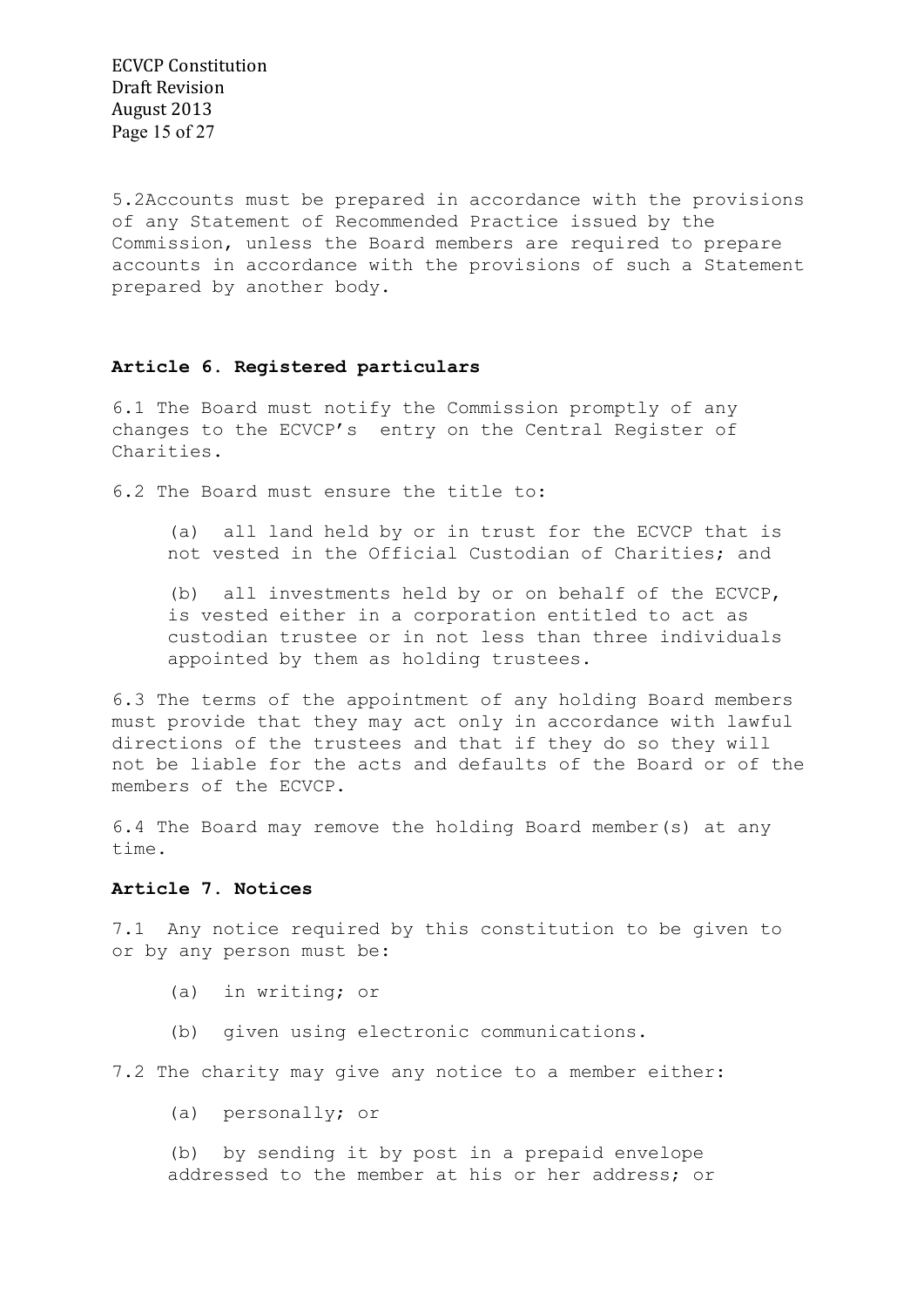(c) by leaving it at the address of the member; or

(d) by giving it using electronic communications to the member's address.

7.3 A member who does not register an address with the ECVCP shall not be entitled to receive any notice from the ECVCP.

7.4 A member present in person at any meeting of the ECVCP shall be deemed to have received notice of the meeting and of the purposes for which it was called.

- . (a) Proof that a notice contained in an electronic communication was sent in accordance with guidance issued by the Institute of Chartered Secretaries and Administrators shall be conclusive evidence that the notice was given.
- . (b) A notice shall be deemed to be given 48 hours after the envelope containing it was posted or, in the case of an electronic communication, 48 hours after it was sent.

 (c) Proof that an envelope containing a notice was properly addressed, prepaid and posted shall be conclusive evidence that the notice was given.

## **Article 8. Membership**

- 8.1 The types of membership in the ECVCP shall be:
- (a) Founding Diplomate
	- (1) Charter Diplomate
	- (2) De Facto Diplomate
- (b) Diplomate
	- (1) By Examination
	- (2) By application to the Board
- (c) Honorary Member or Associate Member
- (d) Non-practising Diplomate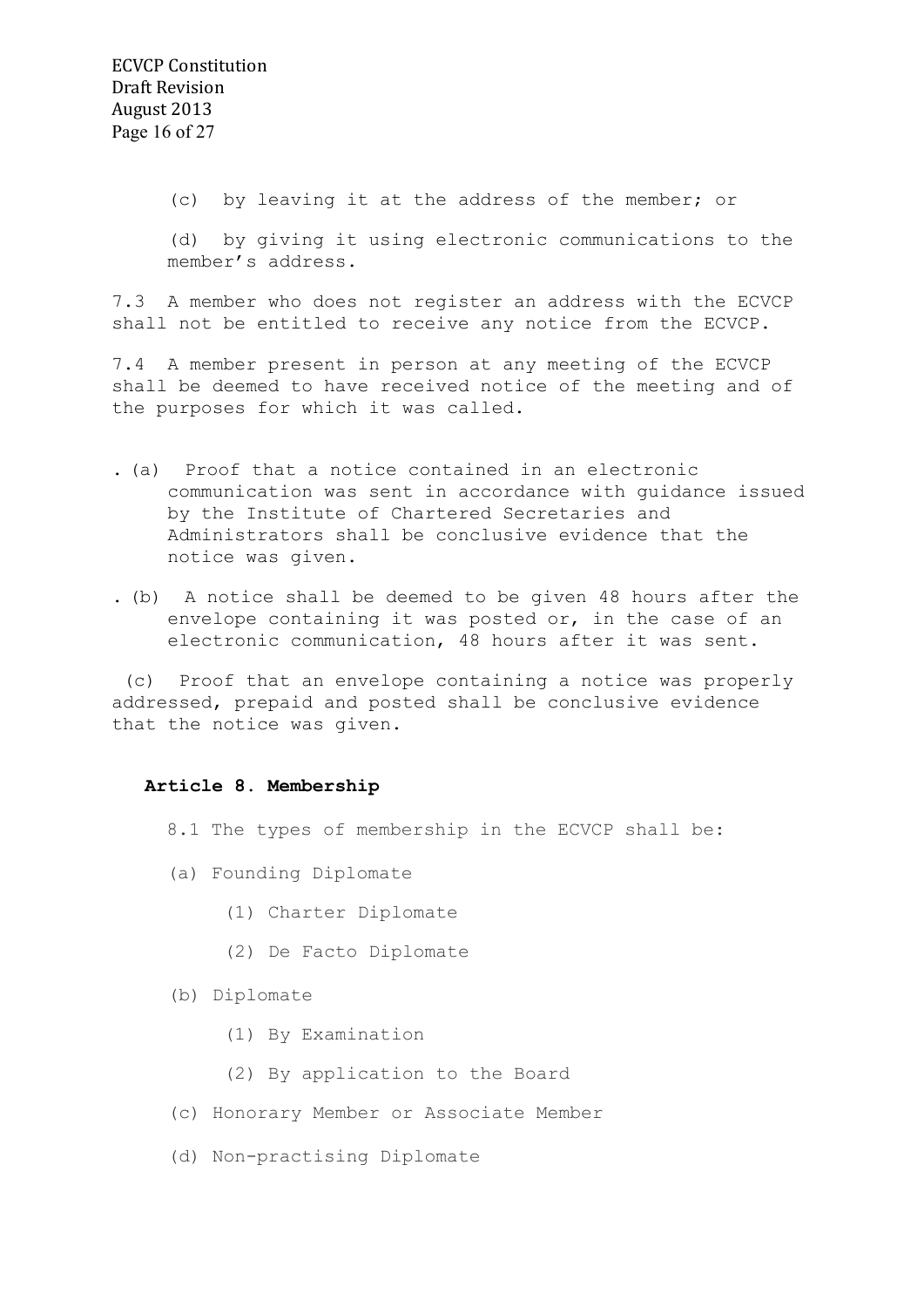8.2 Founding diplomates shall be specialists selected according to the following criteria in order to establish the College and to enable it to function during the initial period. There are two types of founding diplomates who are not required to submit to examination, diplomates appointed at initiation of college and de facto recognised specialists.

(a) Diplomates appointed at initiation of college (also known as Charter Diplomates): These founding diplomates are distinguished and experienced members in the field. There shall be no more than 2 per European country and the number shall be limited to those essential to conduct the business of the speciality and to achieve provisional recognition. They must:

(i) be a member of the organising committee established to achieve provisional recognition of the ECVCP;

(ii) have achieved distinction in the field and have qualifications far exceeding those proposed as necessary for candidates to take the certifying examination of the College;

(iii) have at least ten years experience in the speciality, having spent at least 70% their time (28 hours per week) practicing veterinary clinical pathology;

(iv) have a PhD or equivalent degree;

(v) have contributed significantly to the field by research, publication and lectures;

(vi) be recognised by their peers as leaders in their field and be uncontroversial to the majority of members;

(vii) be practising in Europe; and

(viii) be an active member of the ESVCP

(b) De facto-recognised Specialist:

These are founding diplomates appointed by the Charter Diplomates. The de-facto recognition is possible upon application no later than 36 months after provisional recognition of ECVCP by the EBVS. To be appointed one must: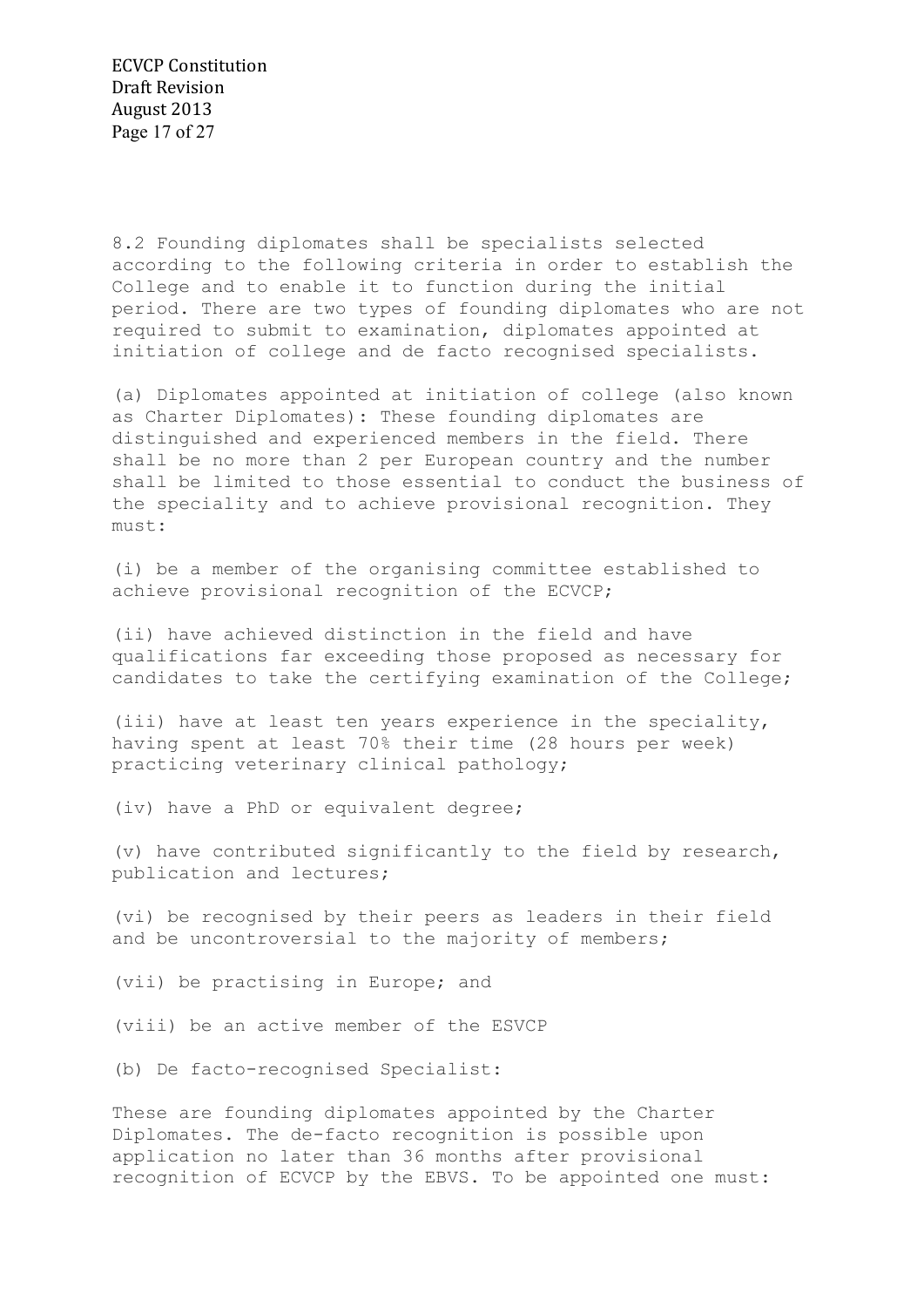(i) have at least seven years of experience in the speciality, having spent at least 60% of their time (24 hours per week) in the speciality;

(ii) have published at least three original articles in refereed journals relevant to veterinary clinical pathology as first author and at least three additional articles as coauthor excluding non-peer reviewed articles, review articles, and proceedings abstracts;

(iii) normally resident in Europe or, significantly active (at the discretion of the Board) in veterinary clinical pathology in Europe; and

(iv) be an active member of the ESVCP.

8.3 Diplomate: A veterinarian who satisfies the ECVCP requirements as to training, experience, and competence in veterinary clinical pathology hereinafter described shall be eligible to achieve diplomate status by examination. Alternatively, veterinarians who satisfy these ECVCP requirements, but have passed board examinations by comparable colleges outside Europe established prior to the ECVCP being established, may be eligible. Election of such candidates shall be accomplished by majority vote of the Board after review of their application.

8.4 Honorary Member or Associate Member: A veterinarian who is not a Diplomate of the ECVCP but who has contributed in an extraordinary manner to the advancement of veterinary clinical pathology may be elected by majority vote of the Board as an Honorary Diplomate. Nomination for Honorary Diplomate Status shall be made through the sponsorship of two Diplomates. The sponsors shall furnish the Secretary with such information concerning the nominee, as is required by the Board, e.g. curriculum vitae. Election of an Honorary Member shall be accomplished by a two-thirds vote of the Board and by a twothirds vote of the Business Meeting of the College. Honorary Member status does not confer the right to act as a specialist in veterinary clinical pathology. Honorary Members may not use the title of diplomate but shall have all the privileges of membership except the right to vote or hold office and shall pay reduced dues. Less than 5% of college membership can have this title.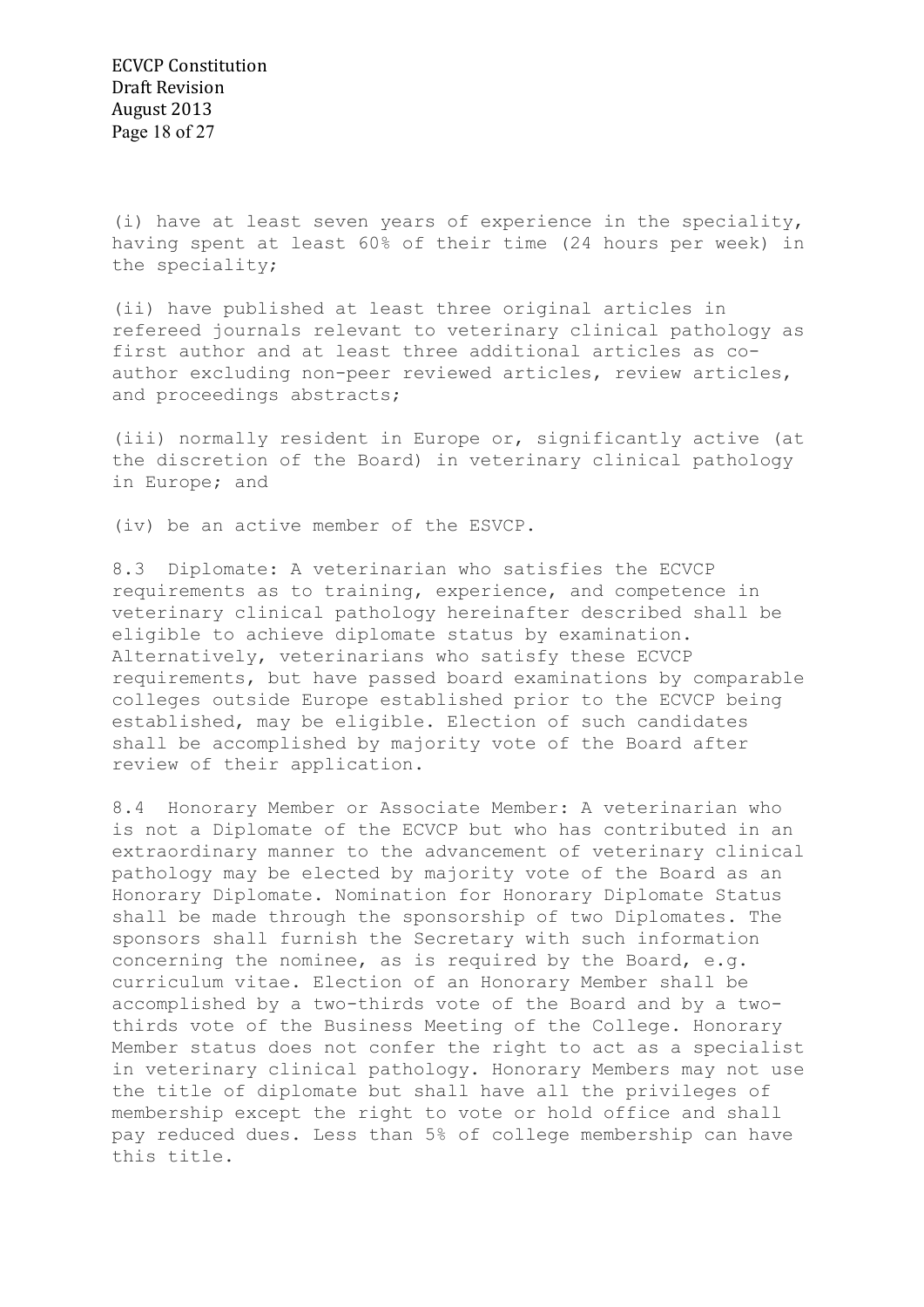ECVCP Constitution Draft Revision August 2013 Page 19 of 27

An Associate Member shall have fulfilled the same requirements and have the same privileges as an Honorary member, except that they will not be a veterinarian.

8,5 Non-practising Diplomate: A diplomate who has not practised the speciality for two continuous years or the equivalent of two years during a period of 5 years, or has not attended an annual general meeting of the ECVCP for three years without previous dispensation from the ECVCP or who has not fulfilled the EBVS/ECVCP requirements for diplomate recertification will be designated as a Non-practising diplomate in the register. A member seeking to revert to full Diplomate status needs to satisfy the Board that they again meet the criteria for full Diplomate status, such as through practice of veterinary clinical pathology, and evidence of continuing educational activities. Any ECVCP diplomate who has retired from the practice or teaching of veterinary clinical pathology may be designated a Non-practising Diplomate by the Board, at the diplomate´s request. Non-practising Diplomates will be requested to pay a reduced fee in order to maintain all the privileges of diplomates, except the right to vote or hold office.

8.6 Only diplomates of good standing with no dues in arrears shall be eligible to vote or hold office.

8.7 All diplomates are required to maintain activity in veterinary clinical pathology, maintain certification by continuing education in a form determined by the Education Committee, and maintain activity in the affairs of the College, particularly by regular attendance at meetings.

8.8 Diplomates (except for non-practicing diplomates and Honorary Diplomates) are required to send in each 5 years a summary of their professional activities in which evidence of fulfilling these requirements and evidence of continuous education must be included. The format of this recertifcation summary has to be approved of by the European Board of Veterinary Specialisation and will be evaluated by members of the Credentials Committee.

**Article 9. Duties of the Board**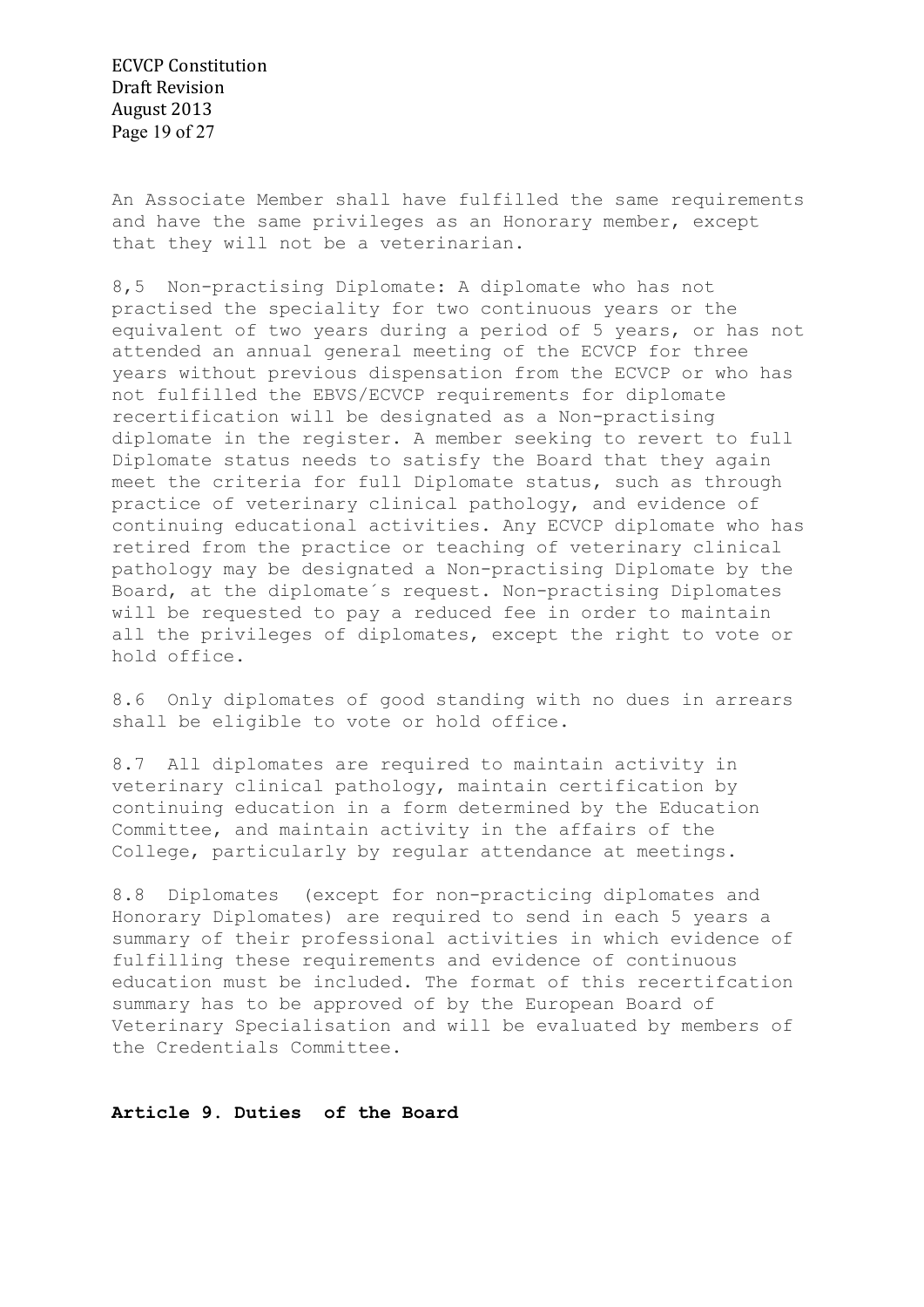9.1 Duties of the President and Vice-President.

(a) The President shall preside over all meetings of the College and meetings of the Board and shall be a member all committees.

(b) The Past-President shall advise the President

(c) The Vice-President shall be the President-Elect, shall be a member of all committees, shall preside at the meeting in the absence of the President, and shall succeed to the office of the President when that office be vacated.

9.2 Duties of the Secretary and the Treasurer.

(a)The Secretary shall keep minutes of all meetings and such other duties as assigned by the Board. The Secretary and Treasurer will be responsible for preparation of and presentations to the EBVS and the annual report to the Charities Commission.

(b) The Treasurer shall conduct the business affairs of the College, collect dues and fees, draw vouchers, pay bills and expenses, arrange for the safekeeping of College funds, keep records of all transactions and submit a yearly statement of financial affairs to the Board. Records shall be the property of the ECVCP and be available for inspection and audit. The Past Secretary and Past Treasurer shall advise the current Secretary and current Treasurer during the first year of their term or as required.

## **Article 10. Additional Duties of the Board**

10.1 The Board shall have the duties and powers ordinarily delegated to the governing body of the oganisation, those responsibilities given by the Constitution are as follows:

(a) Shall organise and operate a certifying agency for diplomates of the European College of Veterinary Clinical Pathology as provided in the constitution. The Board shall judge compliance of candidates with the general requirements of the Constitution, appoint an Examination Committee to operate under its supervision, and certify candidates who qualify. The Board shall make available to candidates and the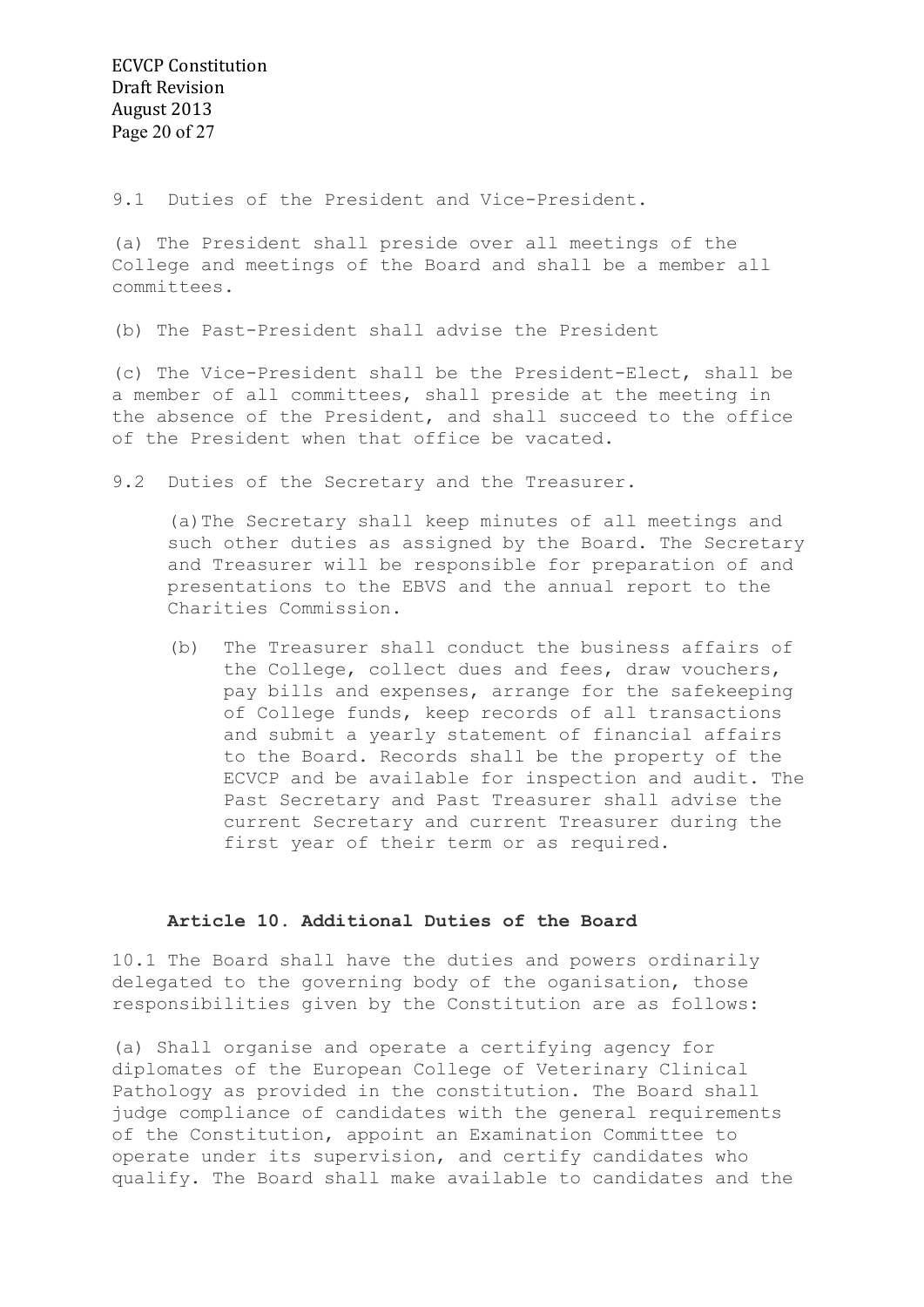ECVCP Constitution Draft Revision August 2013 Page 21 of 27

interested public a detailed account of the experience and training prerequisites to all Board examinations.

(b) Shall create and appoint members of all Committees, supervise their activities, and receive their reports.

(c) Shall report to the College and the Charity Commission annually its work and activities, including a full financial statement, and shall make such interim reports as are necessary and advisable.

(d) Shall exercise its constitutional authority in promoting and attaining the objectives of the College especially those pertaining to professional, institutional and public relations.

(e) Shall hold a meeting at least once a year.

(f) Shall ensure all the results of each examination are announced at the same time.

## **Article 11. Committees of the ECVCP**

- 11.1 The standing committees of the ECVCP include
	- (a) Nominating Committee
	- (b) Education Committee
	- (c) Credentials Committee
	- (d) Laboratory Standards Committee
	- (e) Credentials Committee
	- (f) Science Committee
	- (g) Examination Committee

11.2 Other Committees or Sub-committees may be instituted, as needed, and delegated by the Board.

11.3 All Committees will consist of a minimum of 3 members who are appointed by the Board. Members are expected to serve for a minimum of 3 years, but may be re-appointed to one or more Committees at the discretion of the Board. Additional members may be recruited on the Committees, depending on their needs. The Chair of each committee should be proposed by the members of the Committee and approved by the Board. Two Co-Chairs are acceptable.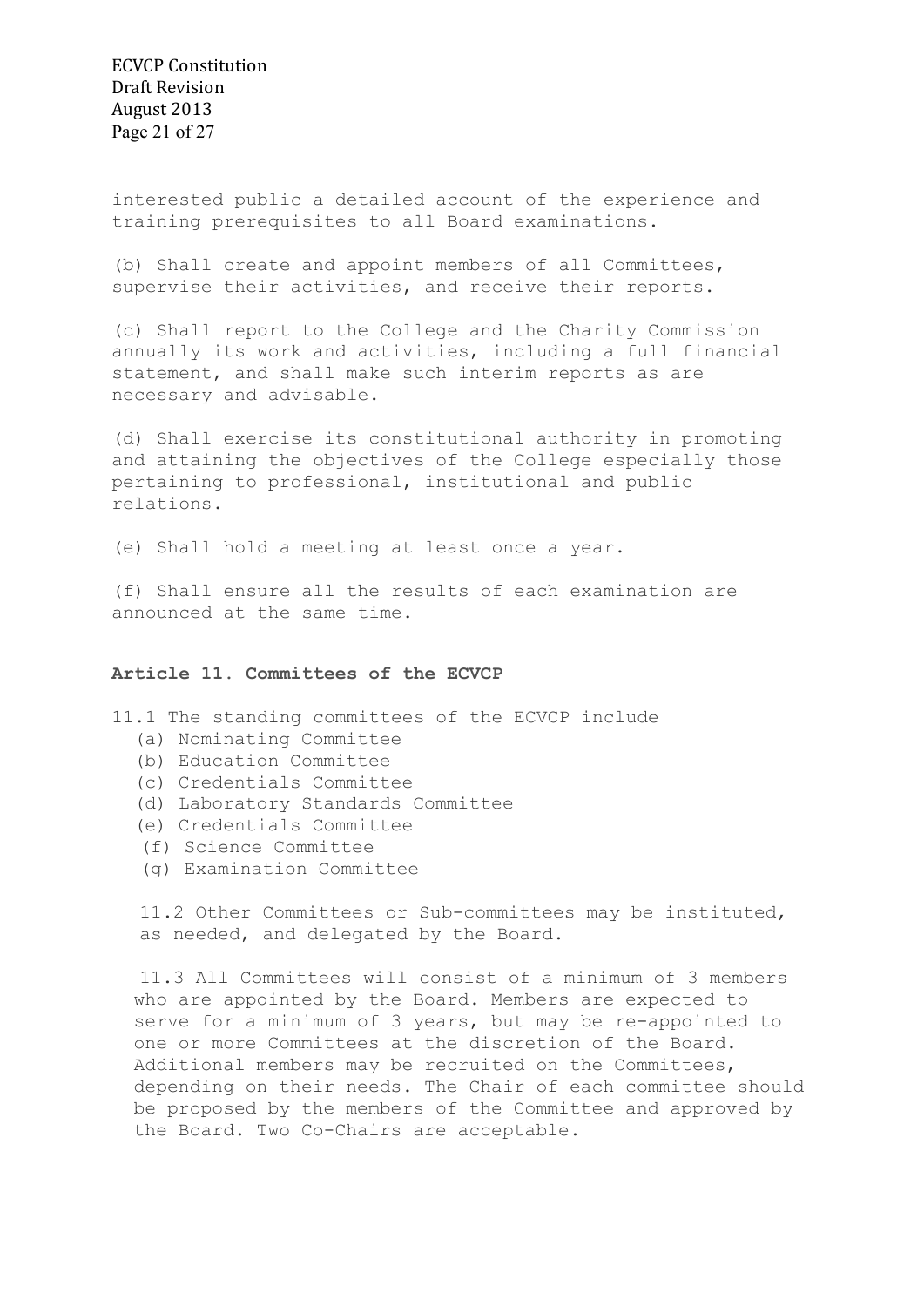11.4 All Committees shall widely seek and carefully consider input from the membership across Europe

11.5 **Nominating Committee**. The duties of the Nomination Committee are to

> (a)Nominations to all vacancies may be made by the Nominating Committee or to the Nominating Committee by any member in good standing.

(b) Nominations are to be submitted during an interval of the election year specified by the Nominating Committee. The Nominating Committee shall prepare a secret ballot listing of all nominees. In the event that no nominee receives a majority of votes cast, the two nominees receiving the most votes shall be placed on a second secret ballot. Should a vacancy in any office occur, the Board may at its discretion initiate nomination and election procedures to fill the vacancy until the next election.

11.3. **Education Committee**. The duties of this committee are:

(a) to set and approve criteria for training programmes, training institutions, and supervisors.

(b) to maintain lists of approved training programmes, training institutions, supervisors, and current candidates.

(c) to establish guidelines for minimum requirements for the continuing education of diplomates

(d) to develop and supervise continuing education programmes in veterinary clinical pathology in Europe.

3.3 **Credentials Committee**. The duties of this committee are:

(a) to establish guidelines for applicants applying to sit the examination

(b) to receive, review, and approve the candidacy of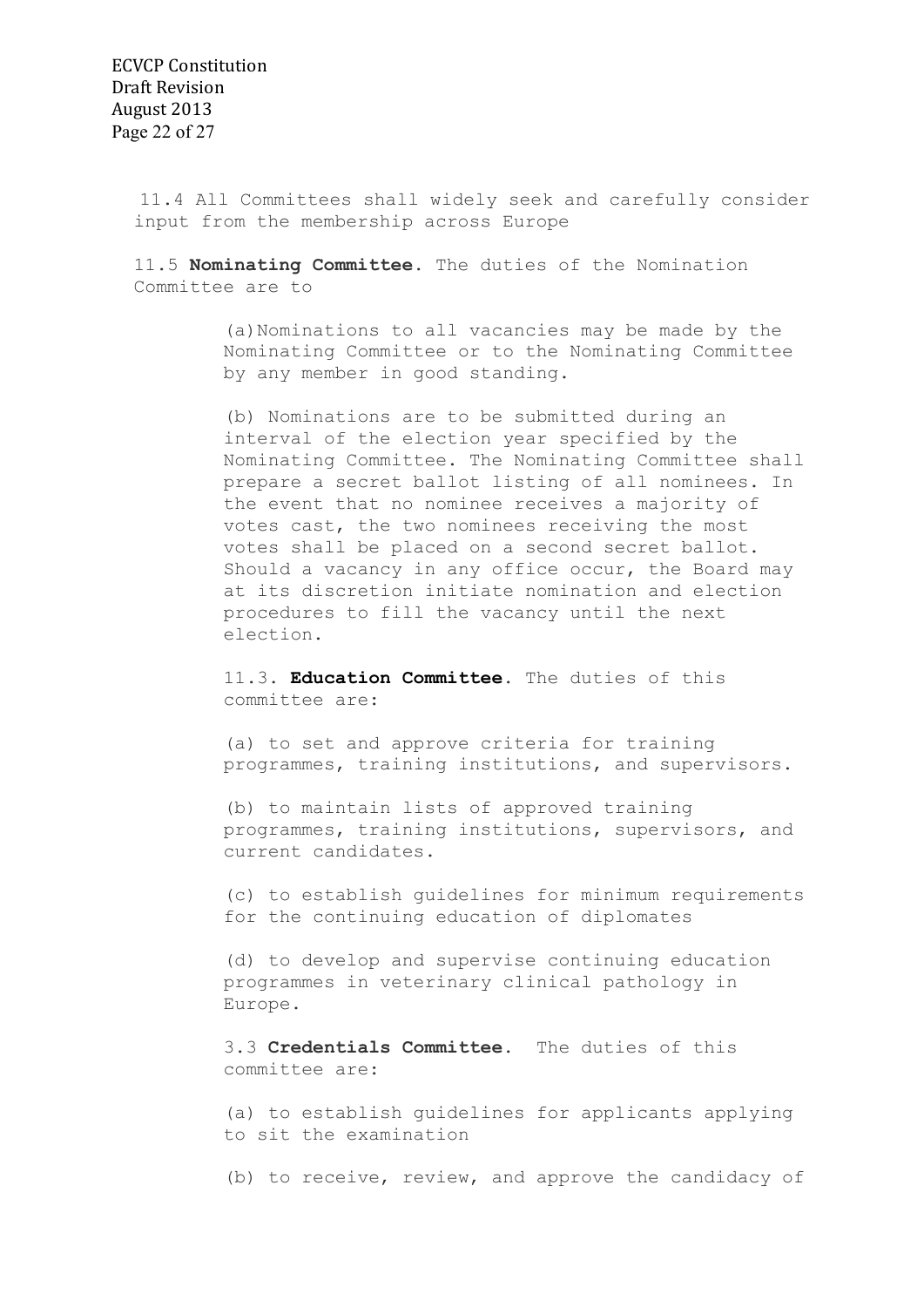applicants for examination by the College

(c) to forward to the Examination Committee the credentials of approved applicants.

(d) to receive the required reports from supervisors of candidate training on

(i) the annual progress of each candidate in training. The trainee must maintain a log that records the nature and timing of their training activities and that is approved by the supervisor every 6 months. This log should include (i) relevant courses or tutorials taken, (ii) identification of, and diagnosis (tentative or differential and / or aetiologic) for, cases (at least an average of 25 per 6 month in each of the three areas) examined and interpreted in each of the three areas of biochemistry, hematology, and cytology; (iii) rotations or externships in other relevant disciplines or to other training sites, (iv) relevant seminars, workshops or conferences attended, and (v) any relevant presentations or publications.

(ii) details of each training programme in the form of an initial report with update and re-cerification every 5 years. The Credentials Committee, acting for the College, will attest the adequacy of each programme when they approve the report.

(e) to receive, review, and approve the candidacy of applicants for diplomate status who satisfy ECVCP requirements but have passed board examinations by comparable colleges outside Europe, or colleges established prior to the ECVCP being established.

 (f) to receive and approve documents related to the 5 year recertification of Diplomates

11.6 **Examination Committee**. The duties of this committee are:

(a) to prepare, administer and grade all examinations of the College.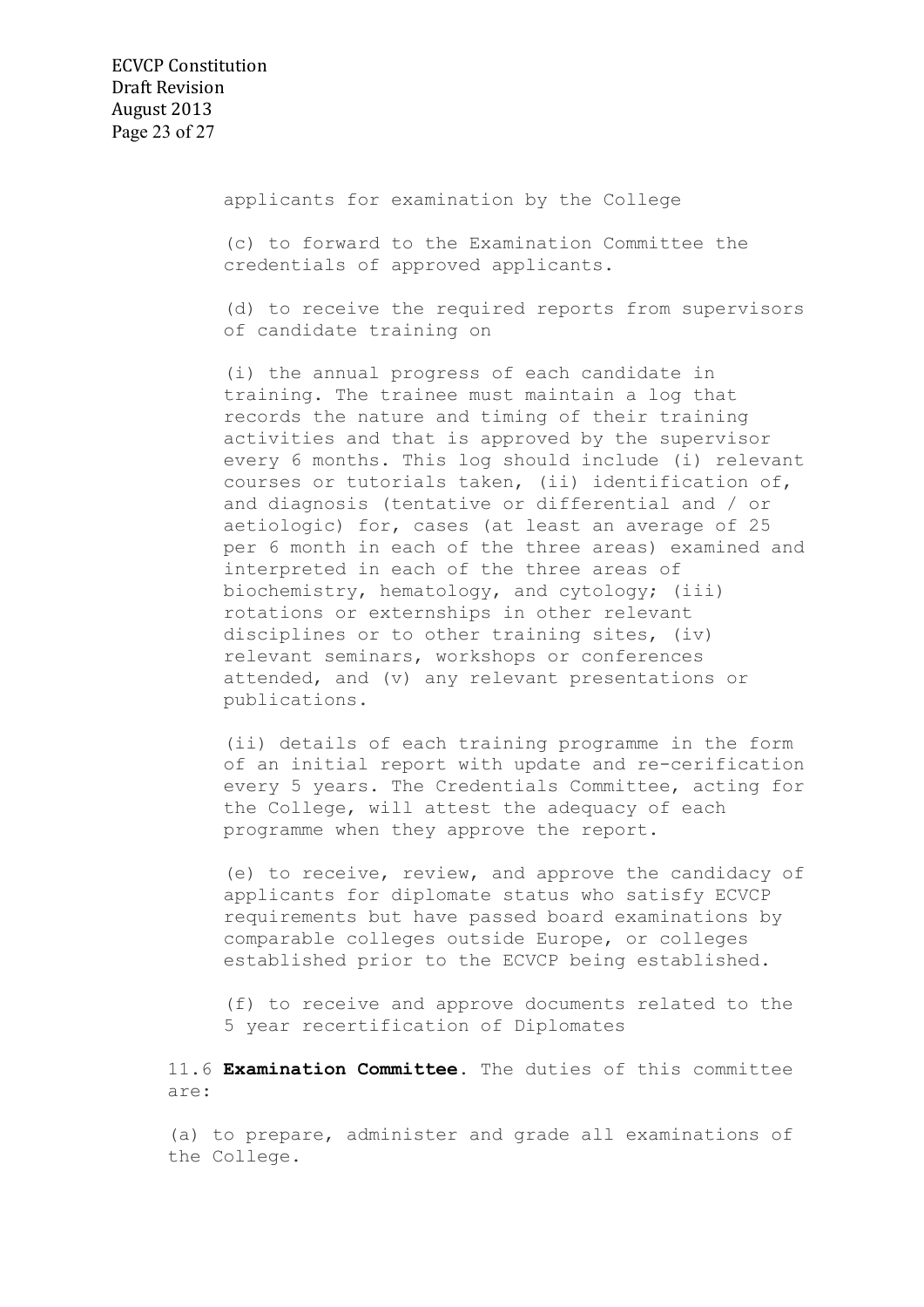(b) to receive examination questions from diplomates All diplomates must submit five questions per year, along with their fully-referenced answers (25 questions every 5 years).

(c) to forward to the Board all examination results and recommendations regarding the granting of diplomate status

11.7 **Laboratory Standards Committee**. The duties of this committee are:

(a) to set and approve criteria for the performance of laboratory procedures in veterinary clinical pathology in Europe.

(b) to approve clinical pathology laboratories for training programmes and training institutions training candidates for the ECVCP Examination.

> (c) to approve recertification applications of clinical pathology laboratories for training programmes and training institutions every 5 years following initial approval.

(d) Maintain lists of approved clinical pathology laboratories, in conjunction with other committees approving training programmes, and of training institutions and registered candidates.

11.7 **Science Committee.** The duties of this committee are:

(a) to further scientific progress in veterinary clinical pathology in Europe

(b) to organise an annual European scientific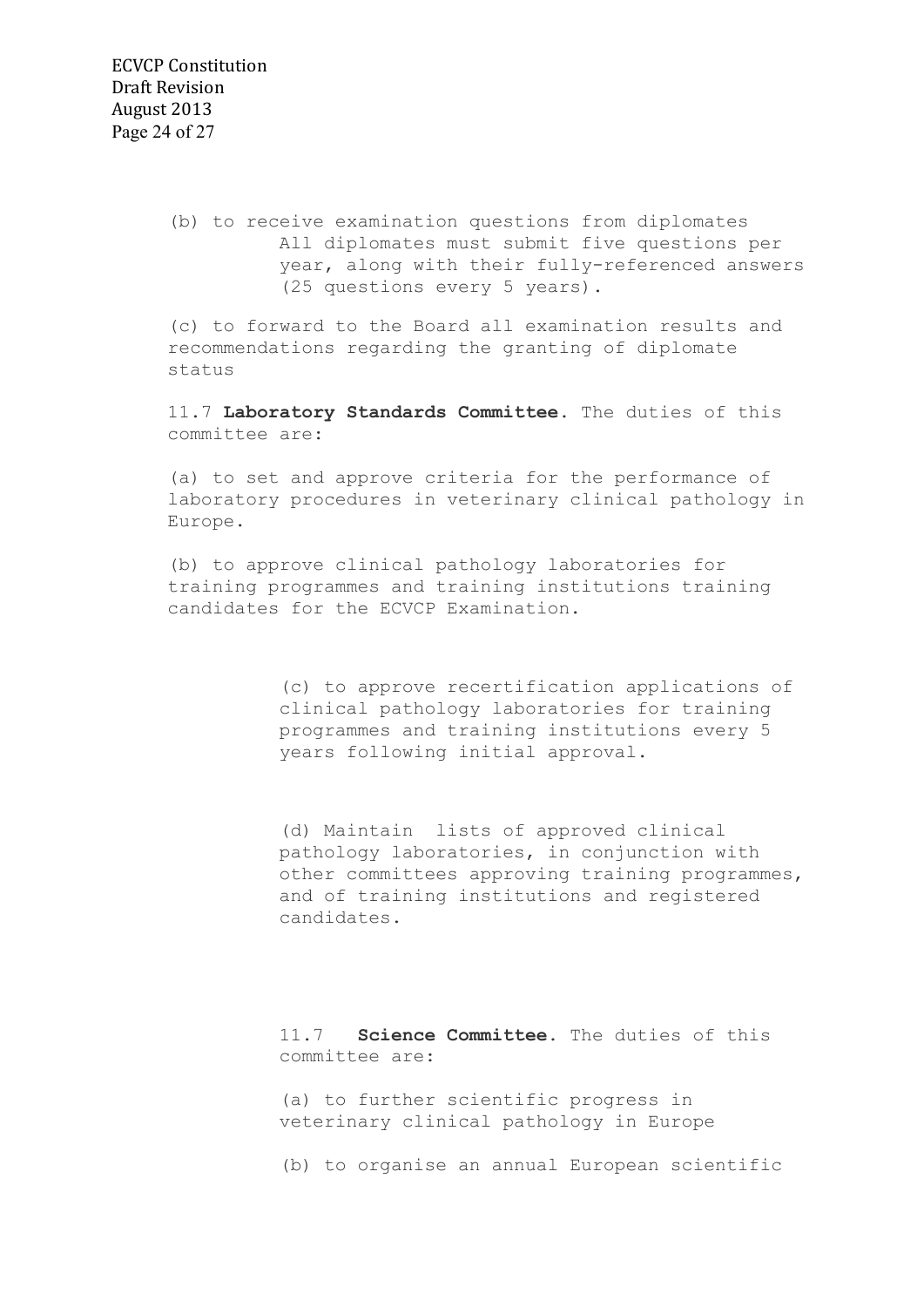ECVCP Constitution Draft Revision August 2013 Page 25 of 27

meeting of veterinary clinical pathology

(c) to help maintain an official journal of the ECVCP and active membership of the editorial board of that journal

#### **Article 12. Dues and Fees**

12.1 The dues shall be as follows:

(a) Diplomates and Founding Diplomates: The dues shall be recommended by the Board and approved by a majority of the membership present and voting at an ordinary or extraordinary general meeting of the College or electronic voting or by mail.

(b) Honorary members and non-practising diplomates will be required to pay reduced dues.

12.2 Dues shall be payable on January 1st of each year and shall be remitted to the Treasurer.

12.3 Fees connected with examination, laboratory approval, training programme approval and certification of candidates shall be determined periodically by the Board.

## **Article 13. Membership and Registration**

13.1 Each individual elected to membership in the College shall be registered as a Diplomate of the European College of Veterinary Clinical Pathology and shall be authorised to use the designation of Diplomate of the European College of Veterinary Clinical Pathology (DipECVCP). If actively practicing (60% full time or 24 hours per week), the diplomate is also able to use the designation of 'European Veterinary Specialist in Clinical Pathology'.

13.2 Each diplomate is required to keep records of their professional and scientific activities. The Board may from time to time require any diplomate to submit their record for inspection.

13.3 Diplomates are required to regularly (at least once every third year) attend an annual general meeting and to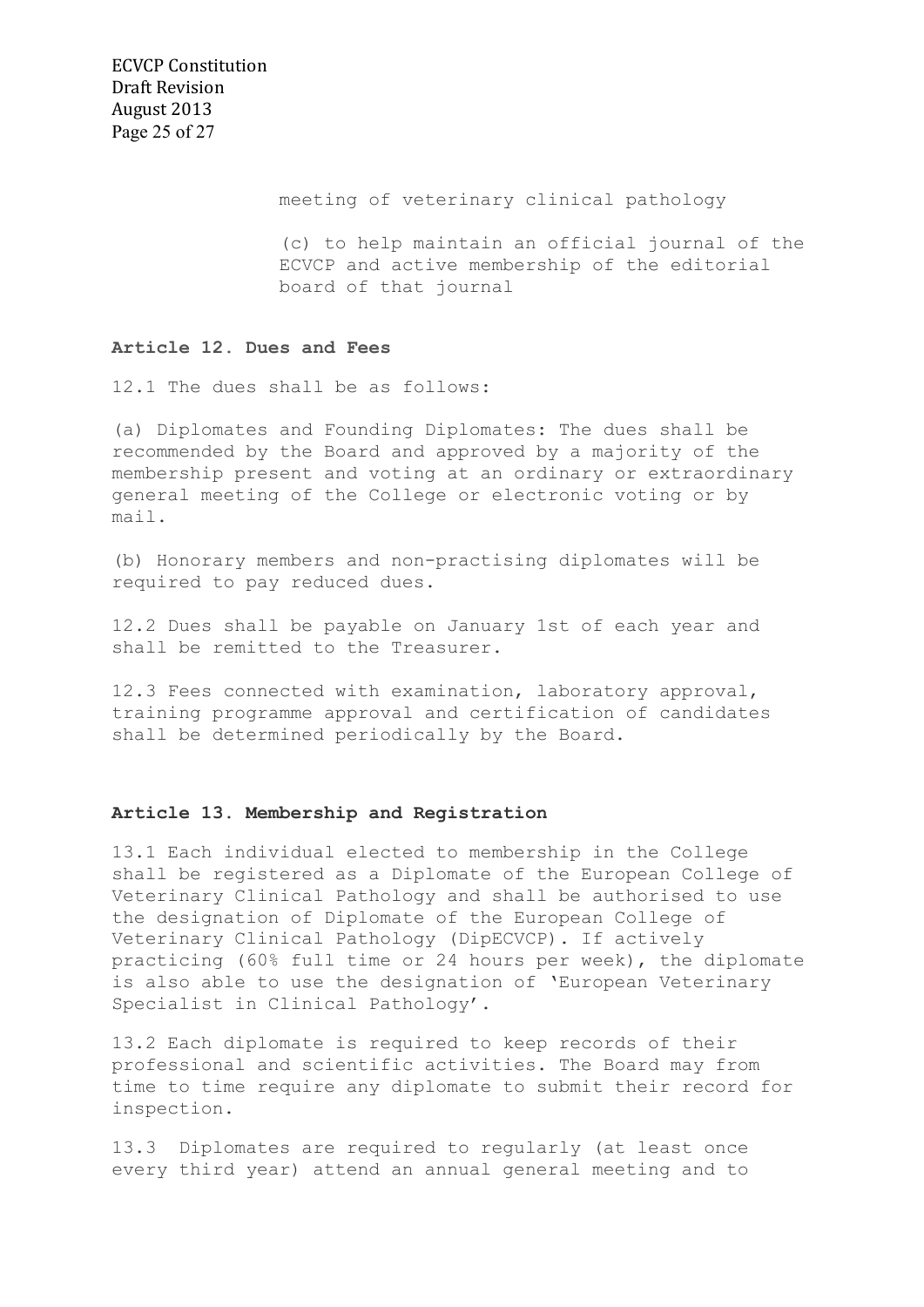ECVCP Constitution Draft Revision August 2013 Page 26 of 27

participate in continuing education as determined by the Education Committee.

13.4 Voluntary cessation of registration requires notice in writing to be received by the Secretary and will take effect immediately upon receipt.

## **Article 14. Disciplinary Action and Appeals Procedure**

14.1 In case of improper conduct, the Board shall have the authority to recommend censure, suspension, or cancellation of membership. All deliberations shall be guided by highest standards to ensure fair and objective review. The accused member shall therefore have the opportunity to appeal before the Board in person.

14.2 In the event of an adverse decision by the Board including denial of certification, denial of adequacy of credentials prior to examination for certification or to reregistration as a full Diplomate, and censure, suspension, or cancellation of membership, the affected person may submit a written appeal to Board for consideration within 30 days of the adverse decision. The Board will reconsider on the grounds that the decision may have been made erroneously by (1) disregarding or failing to follow stated College procedures, and/or (2) failing to consider relevant documentation presented. The Board will deliver in writing its final decision within 90 days after the appeal. If the affected person is not satisfied with the final decision, he or she may request mediation with representatives of the EBVS.

#### **Article 15. Conduct of Business**

15.1 Meetings of the College shall be called by the President, subsequent to the approval of the Board. Should the President fail to set a date and place for an ordinary or for extraordinary meetings, the Board or the membership may, by majority action, set a date and place for such meetings.